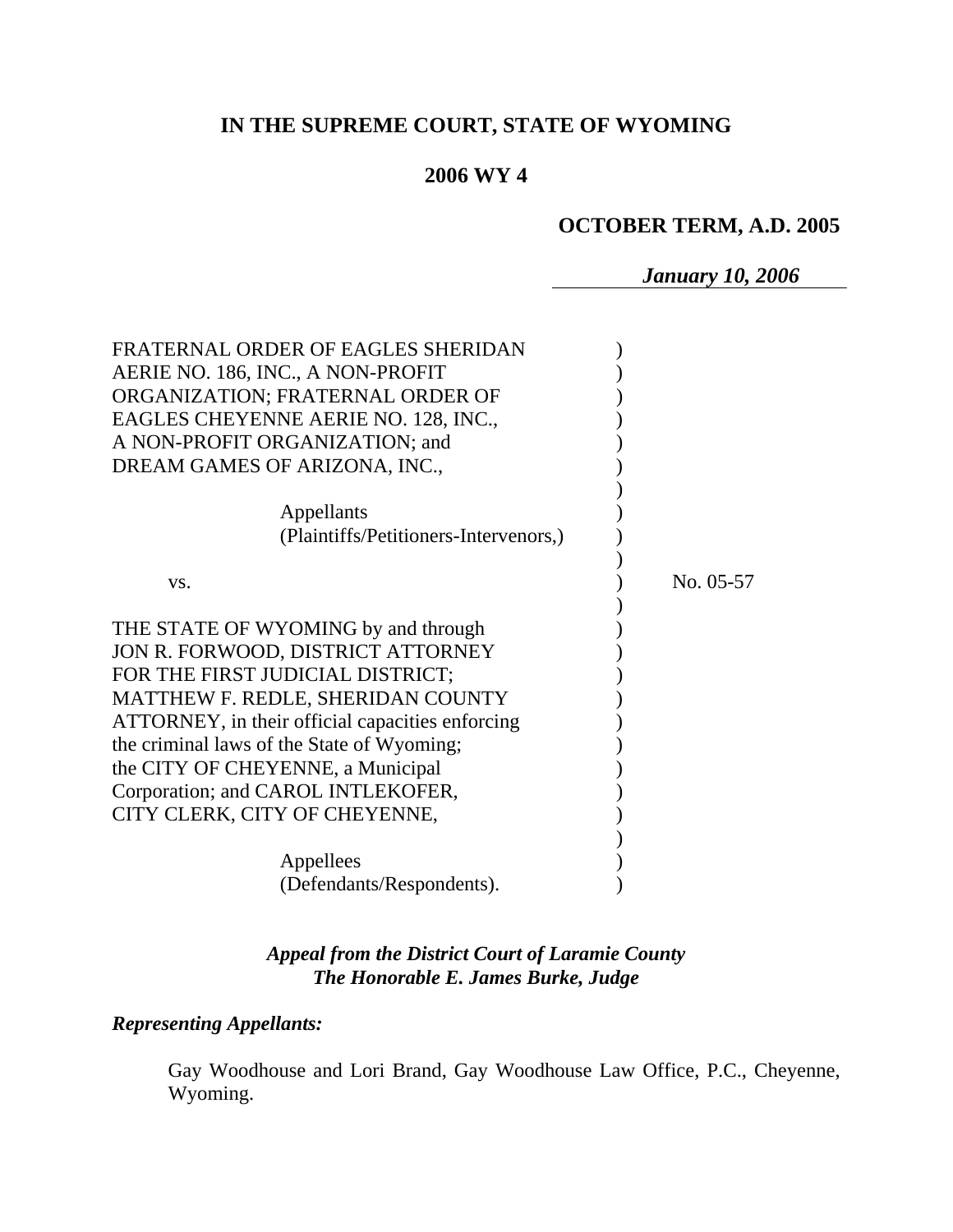# *Representing Appellees State of Wyoming, Forwood, and Redle:*

Patrick J. Crank, Wyoming Attorney General; Terry L. Armitage, Senior Assistant Attorney General; and Thomas W. Rumpke, Senior Assistant Attorney General.

## *Representing Appellees City of Cheyenne and Intlekofer:*

Michael D. Basom, Cheyenne City Attorney; and Claudia Ryan Angelos, Assistant Cheyenne City Attorney.

*Before HILL, C.J., and GOLDEN, KITE, VOIGT, JJ, and PRICE, DJ.* 

**NOTICE: This opinion is subject to formal revision before publication in Pacific Reporter Third. Readers are requested to notify the Clerk of the Supreme Court, Supreme Court Building, Cheyenne, Wyoming 82002, of any typographical or other formal errors so that correction may be made before final publication in the permanent volume.**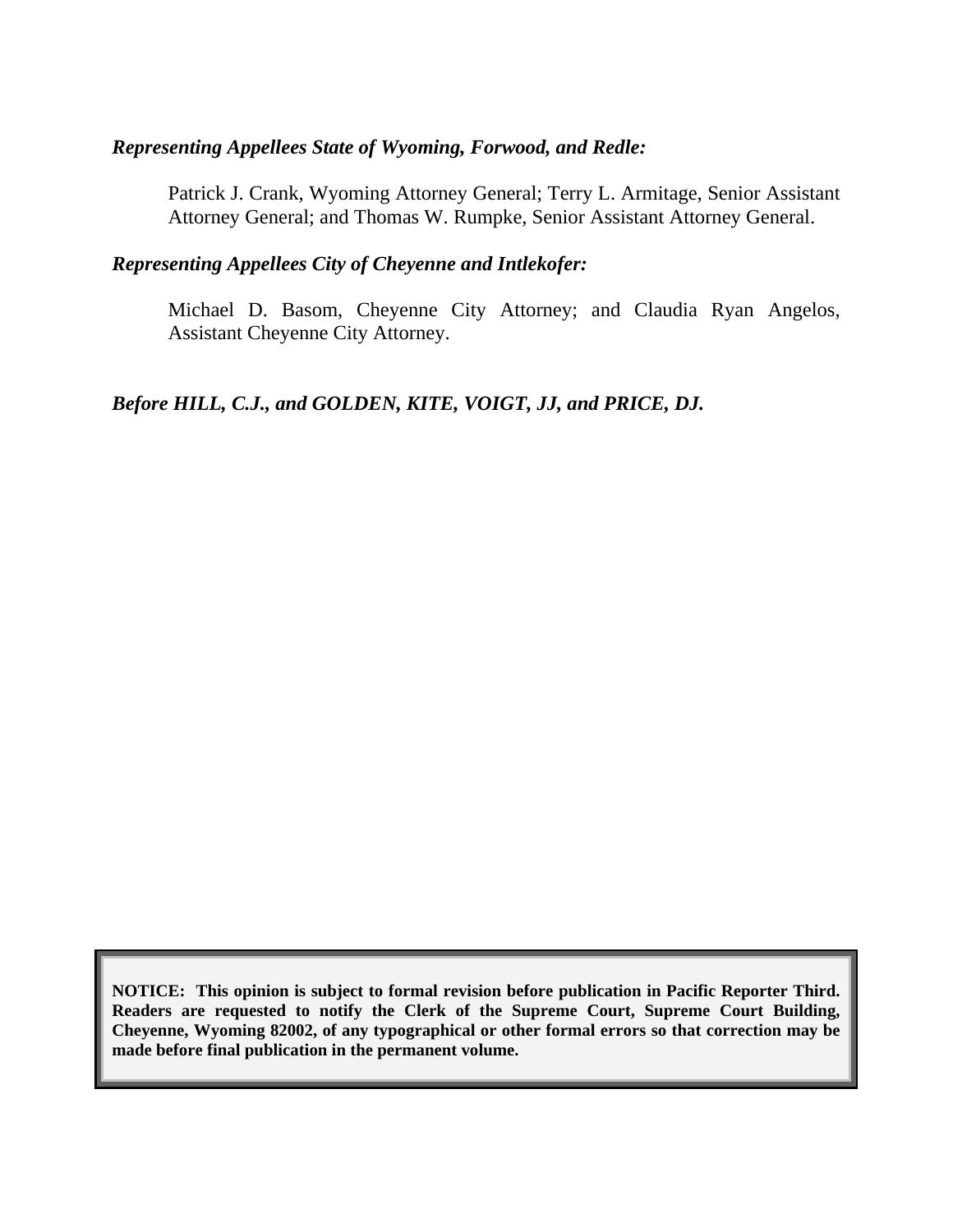### **VOIGT**, **Justice**.

[¶1] This is an appeal from a district court order finding that certain electronic games do not meet the statutory exclusion for "bingo," and therefore constitute illegal gambling. We affirm.

#### **ISSUES**

[¶2] 1. Did the district court apply the appropriate rules for the construction of penal statutes?

 2. Did the district court err by ignoring the municipal code of the City of Cheyenne?

3. Were the district court's findings of fact clearly erroneous?

 4. Does Wyo. Stat. Ann. § 6-7-101(a)(iii)(D) (LexisNexis 2005) violate the appellants' right to the due process of law?

### **STATUTES**

[¶3] Gambling is prohibited by statute in Wyoming. For many years, the definition of gambling in the prohibitory statute specified "any slot machine, game of faro, monte, roulette, lansquenette, rondo, vingt-un, commonly known as twenty-one, keno, props, or any other game played with cards, dice or other device of whatever nature, for money, checks, credits, or other representatives of value[.]" Wyo. Stat. Ann. § 6-203 (Michie 1957). "Gambling devices" were declared a nuisance, and were subject to seizure and destruction. Wyo. Stat. Ann. § 6-210 (Michie 1957). In a third statute, lotteries and other "schemes of chance" were forbidden, with the following exception: "But nothing in this section shall be construed as applying to games of chance known as raffles or other honest games, and the tickets of such games shall be sold only in this state." Wyo. Stat. Ann. § 6-213 (Michie 1957). In 1971, the "raffles exception" was expanded to read as follows: "But nothing in this section shall be construed as applying to games of chance known as raffles or bingo conducted by charitable or non-profit organizations and the tickets of such raffles or bingo shall be sold only in this state." 1971 Wyo. Sess. Laws Ch. 147, p. 190.

[¶4] Wyoming's criminal laws were recodified in 1982, with the relevant gambling statute taking on the following form as Wyo. Stat. Ann. § 6-7-101: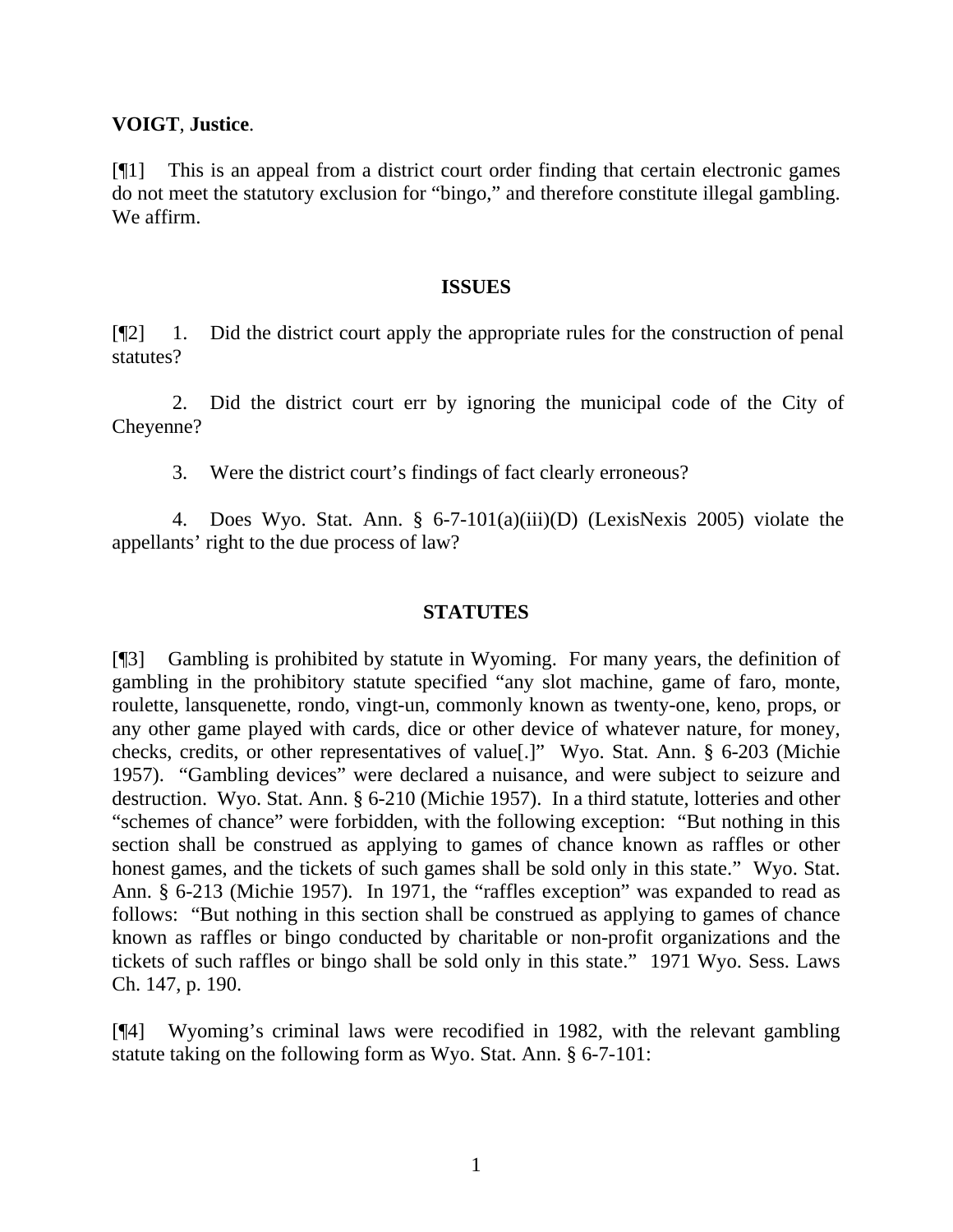(a) As used in this article:

\* \* \*

 (ii) "Gambling" means risking any property for gain contingent in whole or in part upon lot, chance, the operation of a gambling device or the happening or outcome of an event, including a sporting event, over which the person taking a risk has no control, but does not include:

\* \* \*

(D) Raffles or bingo conducted by charitable or nonprofit organizations where the tickets for the raffle or bingo are sold only in this state[.]

1982 Wyo. Sess. Laws Ch. 75, pp. 573-74. Gambling devices continued to be subject to seizure and destruction. *Id.* The gambling statutes have since been amended several times, but not as to the definition of gambling or the bingo exclusion.<sup>[1](#page-3-0)</sup> See Wyo. Stat. Ann. § 6-7-101. A "gambling device" continues today to be defined as "any device, machine, paraphernalia or equipment except an antique gambling device that is used or usable in the playing phases of any professional gambling activity, whether that activity consists of gambling between persons or gambling by a person involving the playing of a machine[.]" Wyo. Stat. Ann. § 6-7-101(a)(iv). In relevant part, "professional gambling" means "[a]iding or inducing another to engage in gambling, with the intent to derive a profit therefrom[.]" Wyo. Stat. Ann. § 6-7-101(a)(viii).

#### **FACTS**

#### *Procedural Background*

 $\overline{a}$ 

[¶5] In 2004, numerous prosecutors in Wyoming either took action, or threatened to take action, to shut down the electronic "bingo" games being conducted in their respective jurisdictions.<sup>[2](#page-3-1)</sup> Several court actions for declaratory relief followed.<sup>[3](#page-3-2)</sup> After

<span id="page-3-2"></span><span id="page-3-0"></span><sup>&</sup>lt;sup>1</sup> In 1983, an exclusion for calcutta wagering was added. 1983 Wyo. Sess. Laws Ch. 105, p. 250. The definition of calcutta wagering was amended in 1985. 1985 Wyo. Sess. Laws Ch. 14, p. 13. In 1986, an exclusion for pull tabs was added. 1987 Wyo. Sess. Laws Ch. 105, p. 216. The advertising of any "gambling activity or event excluded from gambling" was specifically authorized in 1991. 1991 Wyo. Sess. Laws Ch. 211, p. 521. In 1996, dog-sled racing was added to the definition of calcutta wagering. 1996 Wyo. Sess. Laws Ch. 115, p. 384.

<span id="page-3-1"></span><sup>&</sup>lt;sup>2</sup> The word "bingo" appears in quotation marks because "bingo" may not always be "bingo."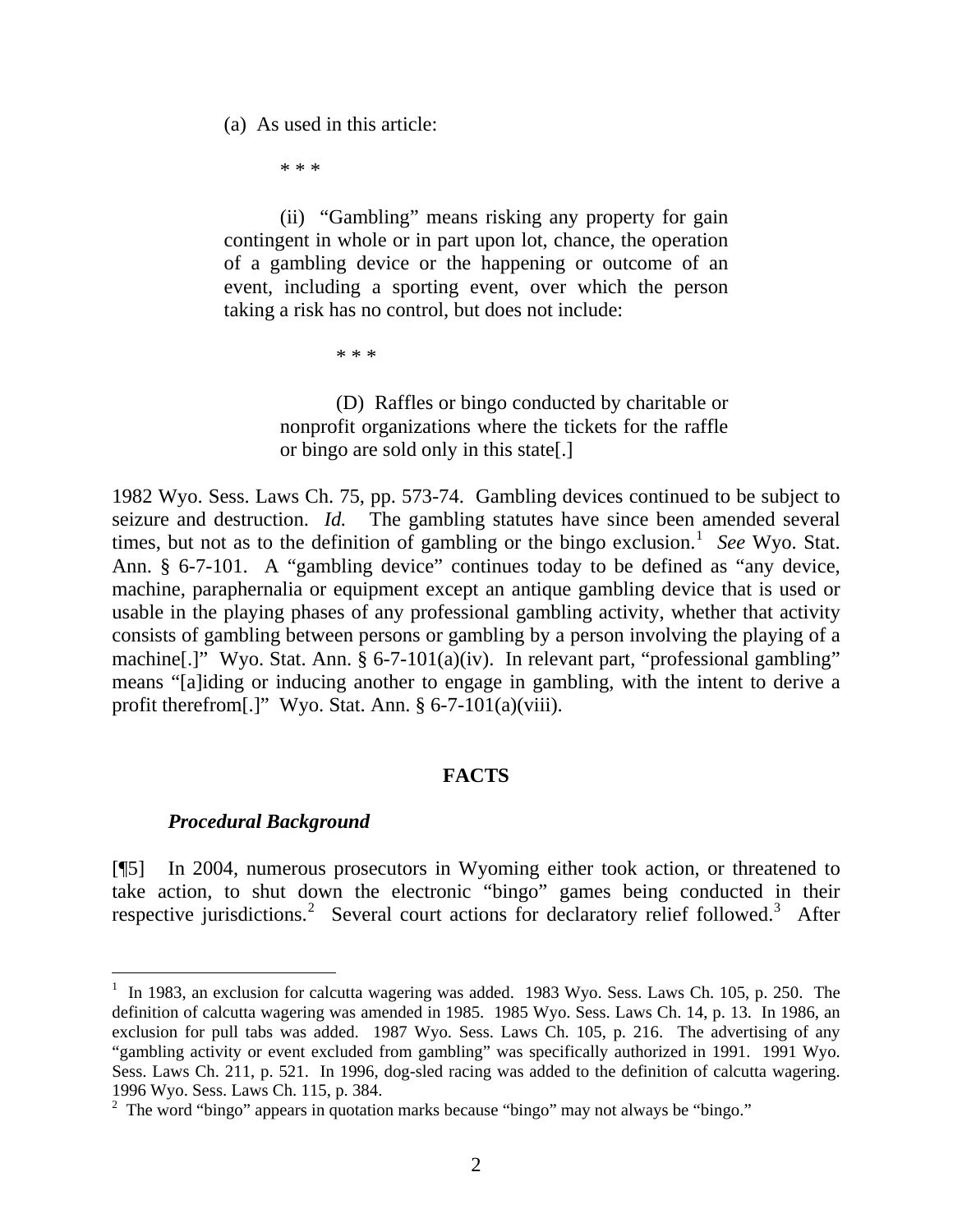consolidation of cases and withdrawal of some parties, the current appellants are the Sheridan and Cheyenne Eagles Aeries and Dream Games of Arizona (Dream Games). Dream Games, a for-profit Arizona corporation, is the manufacturer and owner of the proprietary software and hardware entitled "Fast Action Bingo," the game being conducted by the Eagles Aeries. The current appellees are the State, through its prosecutors in Sheridan and Cheyenne, and the City of Cheyenne.

[¶6] After a bench trial, the district court concluded that (1) because profits were shared with "for-profit" entities, the electronic bingo games were not being conducted by nonprofit organizations, and were not, therefore, exempt from the statutory prohibition; (2) electronic bingo machines are illegal gambling devices; and (3) the gambling statutes are not unconstitutional. In reaching those conclusions, the district court relied directly upon our holding in *37 Gambling Devices (Cheyenne Elks Club and Cheyenne Music and Vending, Inc.) v. State,* 694 P.2d 711 (Wyo. 1985).

## *Glossary*

 $\overline{a}$ 

[¶7] 1. Bingo. Subject to the analysis below, we will begin with a discussion of the general nature of the game called "bingo." In that regard, it must first be said that even "traditional" bingo can be played in a variety of ways and may be known by a variety of names, such as call bingo or session bingo. It is a form of lottery derived from the Italian National Lottery—*Lo Giuoco del Lotto d'Italia*—which has been around since the 16th century. John Scarne, *Scarne's New Complete Guide to Gambling* 208 (Simon and Schuster 1974). The game became popular in the United States during the 1920s. *Id.,*  207-15.Different dictionaries give slightly different definitions of the word "bingo": "A gambling game, resembling lotto, usually with many players." *Webster's New Twentieth Century Dictionary of the English Language Unabridged* 184 (2d ed. 1961). "A game resembling lotto or keno, the card used being a grid on which five numbers that are covered in a row in any direction constitute a win, the center square being counted as an already drawn number—called also *beano*." *Webster's Third New International Dictionary of the English Language Unabridged* 217 (1993). "[A] game of chance played with cards having numbered squares corresponding to numbered balls drawn at random and won by covering five such squares in a row; *also*: a social gathering at which bingo is played." *Merriam-Webster's Collegiate Dictionary* 114 (10th ed. 1999).

<sup>&</sup>lt;sup>3</sup> Plaintiffs have included the Fraternal Order of Eagles Sheridan Aerie No. 186, Inc., Fraternal Order of Eagles Cheyenne Aerie No. 128, Inc., Dream Games of Arizona, Inc., Helping Hand Corporation, West Coast Game Management, Inc., Buffalo Bingo LLC, and Cheyenne Lodge No. 257, Loyal Order of Moose. The list of defendants has included the State of Wyoming, the City of Cheyenne, the Cheyenne City Clerk, and the district or county and prosecuting attorneys from Laramie County, Goshen County, Sheridan County, Platte County, Uinta County, and Sublette County.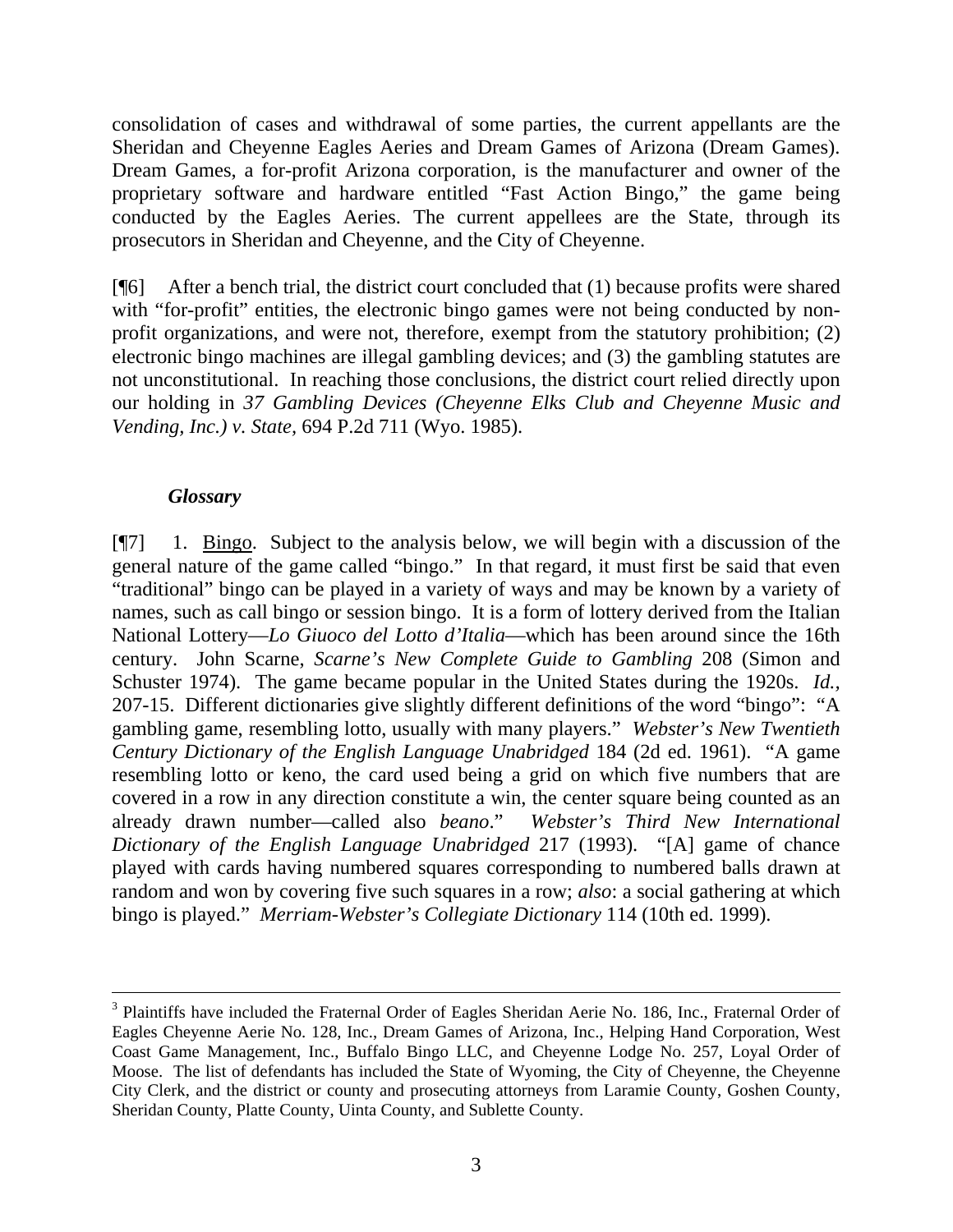[¶8] Those witnesses who testified about session bingo described it as a game played by multiple players who manually mark their individual paper cards in response to random numbers drawn and called as the game progresses. Traditional bingo cards used in session bingo utilize a twenty-five space grid, with the goal being to match the requisite pattern of spaces. There is a winner in every session bingo game, that being the first person to shout "bingo" upon achieving the appropriate pattern. While all agreed that session bingo is a game of chance, they identified an element of skill in it, that being paying attention and timely shouting "bingo." The non-profit organization buys certain supplies and equipment for session or call bingo, but does not pay any portion of the profits to another entity, such as a supplier or distributor. In its findings of fact, the district court described the game as follows: "In traditional session bingo, players purchase bingo cards containing numbers which are to be matched in various patterns (depending upon the game) against numbers on balls drawn randomly from an air hopper. The numbers are called. Players mark the called numbers on their card. Players call 'bingo' when they match the same pattern on their card. First bingo wins."

[¶9] 2. Bonanza Bingo.<sup>[4](#page-5-0)</sup> In Bonanza Bingo, as played at the Sheridan Eagles Aerie, fifty numbers are selected via a ball hopper or similar device and are posted in some manner. Players purchase sealed cards or tickets which, when opened, reveal a square grid containing twenty-four numbers (five columns of five numbers each, with a center "free" spot).<sup>[5](#page-5-1)</sup> The goal is to obtain a "blackout"—meaning that all twenty-four numbers on the card match numbers previously drawn from the hopper. If no player wins, additional numbers are drawn and added to the original fifty, until there is a winner. Because the numbers are pre-drawn, and because the sealed cards are simply played against those numbers, there is no "session" or "call."<sup>[6](#page-5-2)</sup> The game differs somewhat as played at the Cheyenne Eagles Aerie.<sup>[7](#page-5-3)</sup> There, the sealed tickets are similar, but only twenty-four numbers are pre-drawn and posted. Apparently, there are several winners each day.

[¶10] 3. Quick Shot Bingo. The record is not totally clear as to the nature and characteristics of Quick Shot Bingo, or whether there is any distinction between Quick Shot Bingo and Bonanza Bingo. For instance, several exhibits, including player's cards and information sheets, refer to one game as "Quick Shot Bonanza Bingo." Andrew Burns, a Casper "software architect" and bingo program designer, testified that, in Quick Shot Bingo, a player plays sealed cards against twenty-four pre-drawn numbers, with the

<span id="page-5-0"></span><sup>&</sup>lt;sup>4</sup> These terms are being defined with as much precision as possible, given the lack of consensus among the witnesses who testified at the bench trial.

<span id="page-5-1"></span><sup>&</sup>lt;sup>5</sup> This is also the standard face of a traditional session or call bingo card.

<span id="page-5-2"></span><sup>&</sup>lt;sup>6</sup> As the word suggests, "pre-drawn" means that house personnel select the numbers in advance, rather than during the play of the game.

<span id="page-5-3"></span> $<sup>7</sup>$  This may simply be a difference in terminology, inasmuch as the Cheyenne Eagles Aerie also conducts</sup> a game called "Blackout," which closely resembles the Sheridan Eagles Aerie's "Bonanza Bingo."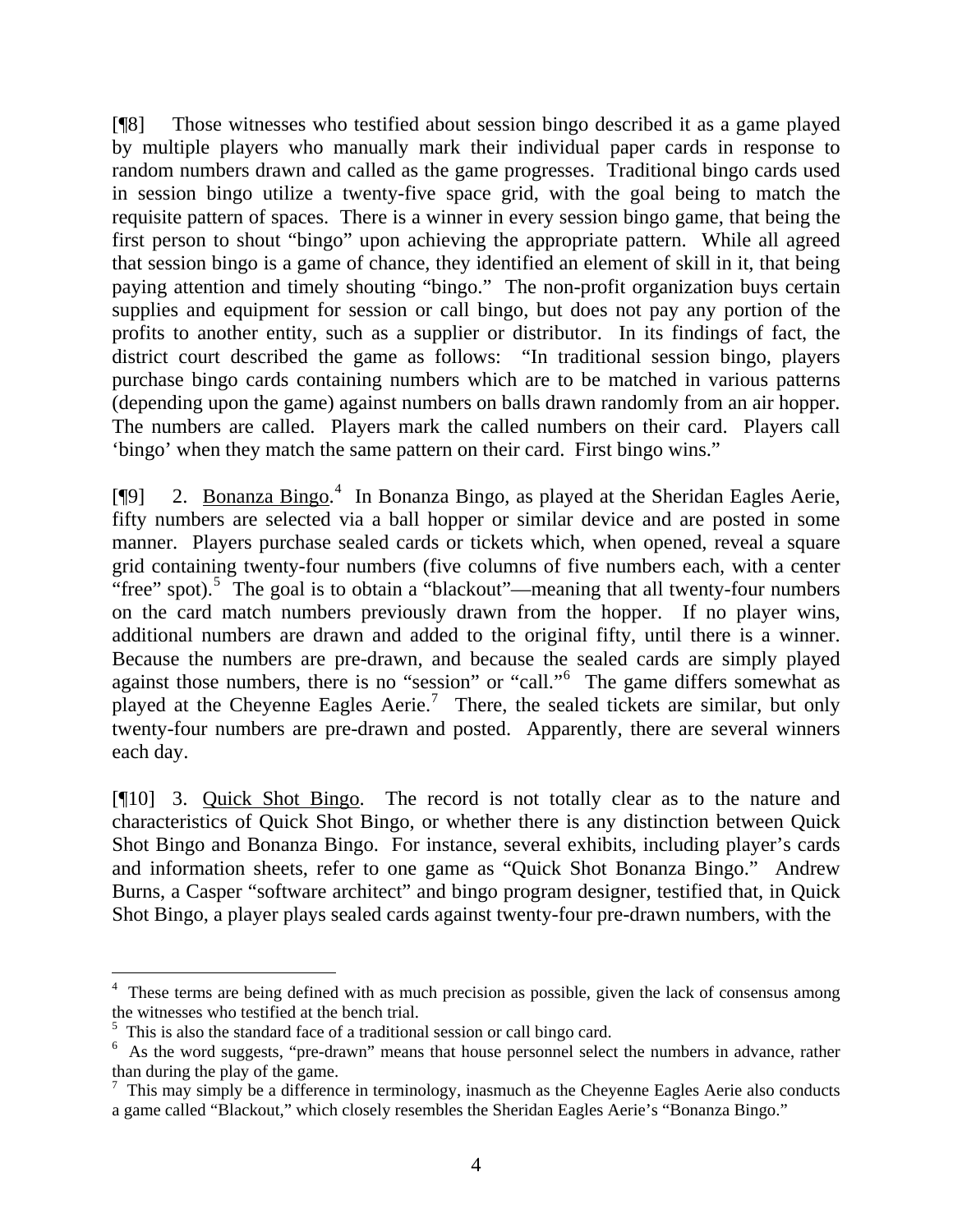goal of matching one or more of various predetermined patterns. After identifying several exhibits as Bonanza Bingo or Quick Shot Bingo cards, and one card as a "Quick Shot Bonanza Bingo" card, however, the manager of the Cheyenne American Legion Bingo Hall described Bonanza Bingo as a game where players attempt to get a "cover all" against a pre-drawn set of numbers, and Quick Shot Bingo as a game where players attempt to match particular patterns on sealed cards against a set of pre-drawn numbers.

[¶11] Paul Perez owns Dream Games, an electronic bingo software development company, and American Software Development Company, Inc., a distributor of Fast Action Bingo. Mr. Perez testified that "Quick Shot is a Bonanza game." He described Quick Shot Bingo as a game where players purchase cards to play against pre-drawn numbers—a "pre-called" game—with the goal of matching various patterns. He further testified that, in Quick Shot Bingo, twenty-four numbers are pre-drawn, and the cards used have the five-by-five grid with twenty-four numbers described above. A similar description of "Quick Shot Bonanza Bingo" was given by Michelle Tanner, president of Helping Hand Corporation, a non-profit Wyoming corporation that conducts electronic games at several Wyoming locations.

[¶12] 4. Fast Action Bingo. Paul Perez is the sole officer of the two companies that developed and now distribute an electronic game called Fast Action Bingo. Fast Action Bingo, played at both of the appellant Eagles Aeries, was one of the games subject to the declaratory judgment action below, and it is the sole game at issue in this appeal.

[¶13] Perez testified that his association with bingo began in the 1970s, doing volunteer work for one of his mother's charities by "selling papers [and] calling bingo balls." In the mid-1980s, after noting the invention of an electronic aid that allowed handicapped persons to play bingo, Perez developed video software for session bingo. Later, upon becoming familiar with Quick Shot Bingo, which originated during that same decade, Perez contracted with Joseph Zingale, a software programmer, to design a comparable electronic game. That game became Fast Action Bingo.

[¶14] In Fast Action Bingo, a central computer operated by employees of a non-profit or charitable organization contains a set of 76,000 player cards, allows for an electronic or manual pre-selection of twenty-four numbers for each game, and keeps track of wins and losses. There is no bingo session or call. Instead, players utilize individual computer screens to play electronic cards against the pre-drawn numbers. Wins are added to the player's credits on the machine, and may be played out as additional games or cashed out in money. Games can be played at different denominations (nickels, dimes, quarters, half-dollars, dollars). The object of each game is to match a particular pattern of numbers. Many games can be played in a few seconds.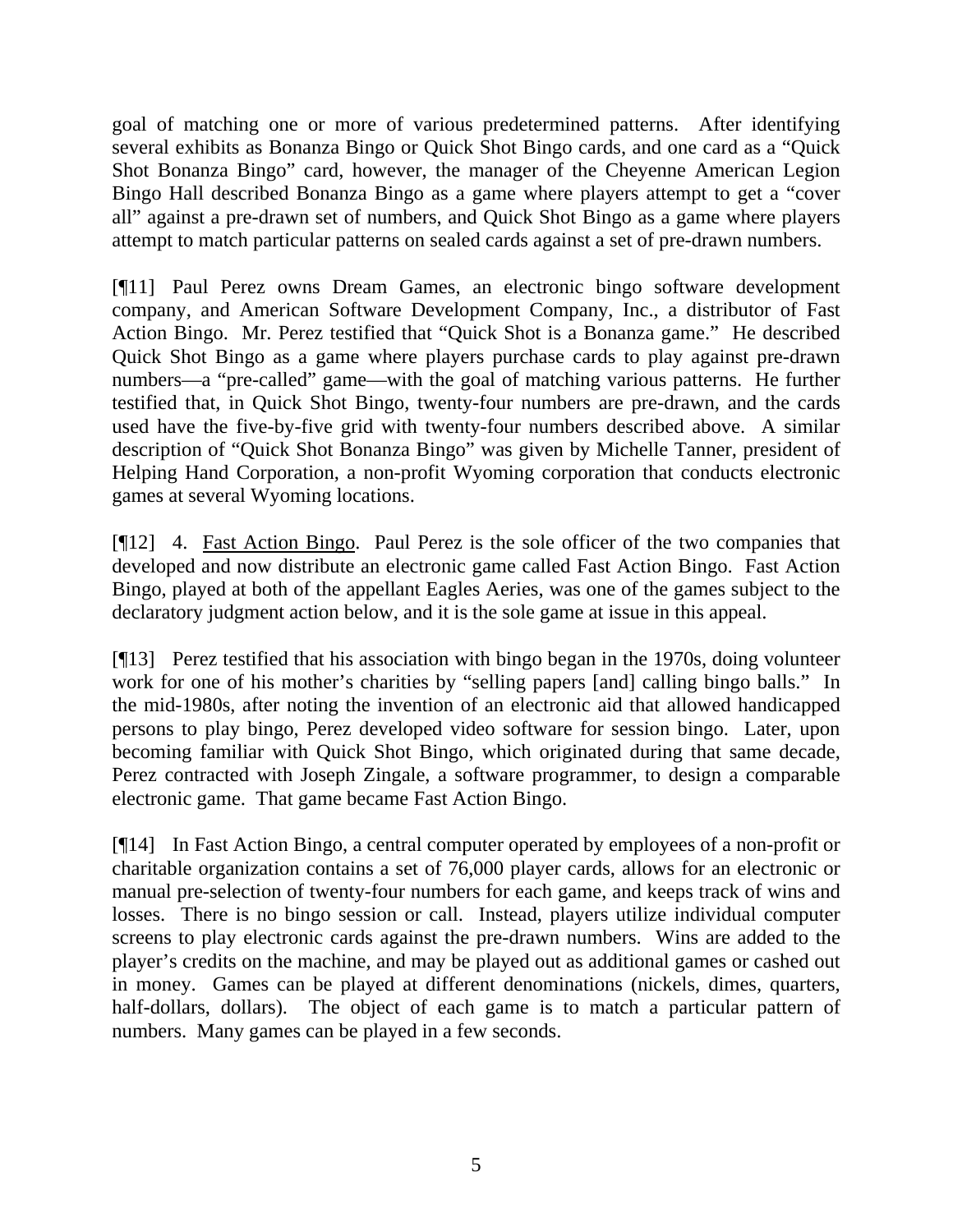[¶15] Profits from electronic bingo are shared in various ways between the non-profit organization and Perez's distribution company. The three principal methods of sharing are a percentage of net profit, a weekly rate, or a per-card rate. For the two Eagles Aeries, the arrangement has been a 50/50 split of net proceeds, with net being gross income less player pay-outs. The secretary of the Sheridan Eagles Aerie testified that the Aerie netted about \$8,000 per month from Fast Action Bingo, and that 20% of the Aerie's share goes to charity. The remaining 80%—about \$6,400—is used "mostly [to] pay our bills." In comparison, the president of the Cheyenne Eagles Aerie testified that it netted about \$4,000—\$4,500 monthly, of which 10% to 20% went to charity.

#### **DISCUSSION**

### *Did the district court apply the appropriate rules for the construction of penal statutes?*

[¶16] We recently restated our standard for reviewing decisions involving statutory construction:

> This court interprets statutes by giving effect to the legislature's intent . . . . We begin by making an inquiry relating to the ordinary and obvious meaning of the words employed according to their arrangement and connection . . . . We give effect to every word, clause, and sentence and construe together all components of a statute in *pari materia*  .... Statutory interpretation is a question of law.... We review questions of law *de novo* without affording deference to the district court's decision. *Worcester v. State,* 2001 WY 82, ¶ 13, 30 P.3d 47, 52 (Wyo.2001). If a statute is clear and unambiguous, we simply give effect to its plain meaning. *Wesaw v. Quality Maintenance,* 2001 WY 17, ¶ 13, 19 P.3d 500, 506 (Wyo.2001) (quoting *In re Claim of Prasad,* 11 P.3d 344, 347 (Wyo.2000)). Only when we find a statute to be ambiguous do we resort to the general principles of statutory construction. *Wesaw,* 2001 WY 17, ¶ 13, 19 P.3d at 506 (quoting *In re Claim of Prasad,* 11 P.3d at 347). An ambiguous statute is one whose meaning is uncertain because it is susceptible to more than one interpretation. *Pierson v. State,* 956 P.2d 1119, 1125 (Wyo.1998) (quoting *Amrein v. State,* 836 P.2d 862, 864-65 (Wyo.1992)).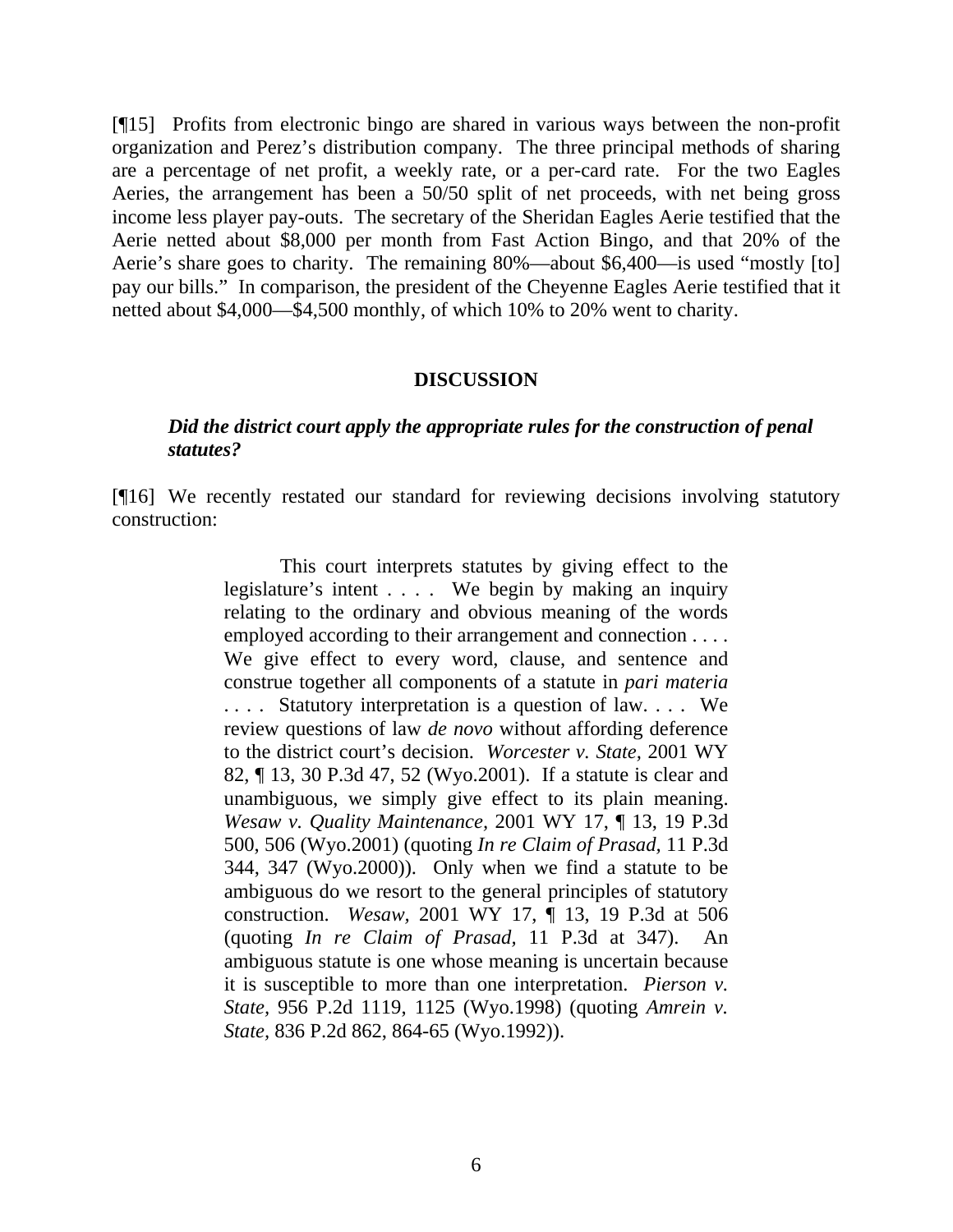It is a basic rule of statutory construction that courts may try to determine legislative intent by considering the type of statute being interpreted and what the legislature intended by the language used, viewed in light of the objects and purposes to be accomplished . . . .

We are guided by the full text of the statute, paying attention to its internal structure and the functional relation between the parts and the whole. *In re Worker's Compensation Claim of Johnson,* 2001 WY 48, ¶ 8, 23 P.3d 32, 35 (Wyo.2001) (quoting *In re Hernandez,* 8 P.3d 318, 321 (Wyo.2000) and *Parker Land and Cattle Co. v. Wyoming Game and Fish Com'n,* 845 P.2d 1040, 1045 (Wyo.1993)). Each word of a statute is to be afforded meaning, with none rendered superfluous. *Jessen v. Burry,* 13 P.3d 1118, 1120 (Wyo.2000). Further, the meaning afforded to a word should be that word's standard popular meaning unless another meaning is clearly intended. *Soles v. State,* 809 P.2d 772, 773 (Wyo.1991). If the meaning of a word is unclear, it should be afforded the meaning that best accomplishes the statute's purpose. *Radalj v. Union Savings & Loan Ass'n,* 59 Wyo. 140, 138 P.2d 984, 996 (1943).

*Union Pacific Resources Company v. Dolenc,* 2004 WY 36, ¶ 13, 86 P.3d 1287, 1291-92 (Wyo. 2004) (*quoting Rodriquez v. Casey,* 2002 WY 111, ¶¶ 9-10, 50 P.3d 323, 326-27 (Wyo. 2002)).

[¶17] The specific allegation in the instant case is that the district court failed to apply the "rule of lenity" in construing the gambling statues, which the appellants characterize as penal statutes. They cite *Demeulenaere v. State,* 995 P.2d 132, 135 (Wyo. 2000) and *Meerscheidt v. State,* 931 P.2d 220, 224 (Wyo. 1997) for two propositions: (1) penal statutes are to be strictly construed and cannot be enlarged by implication or extended by inference; and (2) any ambiguity in a penal statute must be resolved in favor of the person against whom the statute is being applied.

[¶18] We will summarily affirm the district court on this issue. To begin with, neither party contends that the statutes are ambiguous, and the district court did not find them to be ambiguous. We agree. And without ambiguity, statutory construction is inappropriate. Thus, the rule of lenity that applies to penal statutes, being a rule of statutory construction, has no role to play. *See Abeyta v. State,* 2002 WY 44, ¶ 9, 42 P.3d 1009, 1012 (Wyo. 2002); *Umbach v. State,* 2002 WY 42, ¶ 9, 42 P.3d 1006, 1008 (Wyo. 2002); *Meerscheidt,* 931 P.2d at 224; *Matter of ALJ,* 836 P.2d 307, 310 (Wyo. 1992)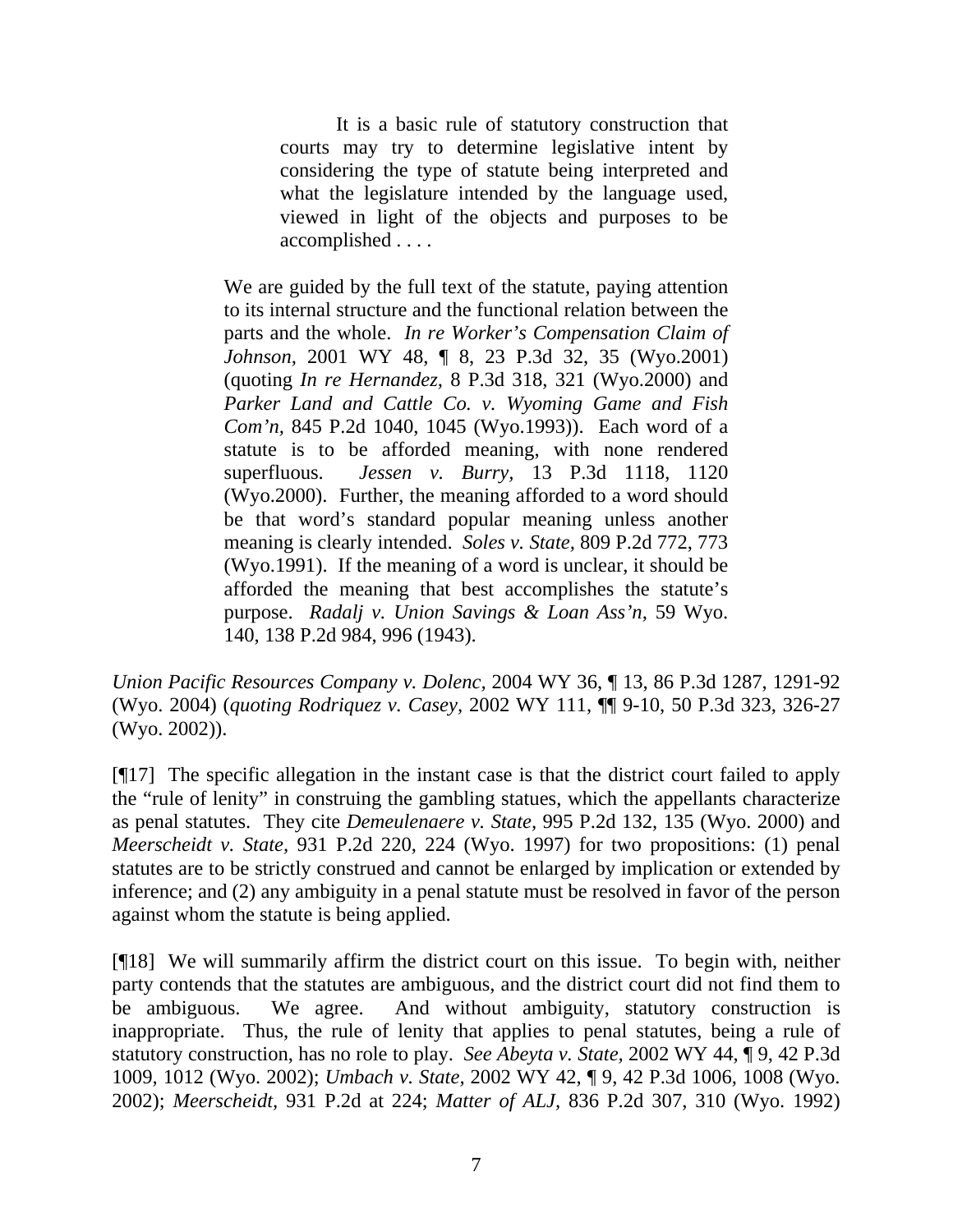(rule of lenity applicable only to extent ambiguity exists). If a statute is plain and unambiguous, we simply give effect to its plain meaning. *Hede v. Gilstrap,* 2005 WY 24, ¶ 6, 107 P.3d 158, 162 (Wyo. 2005). Secondly, even assuming that the gambling statutes are penal in nature, and assuming that construction was necessary, we would construe the exclusion narrowly. *37 Gambling Devices,* 694 P.2d at 719. That is because the strong public policy embodied in the statutes focuses upon the illegality of gambling, not upon the legality of bingo. *See Citation Bingo, Ltd. v. Otten,* 910 P.2d 281, 287 (N.M. 1995). And finally, the rule of lenity does not apply because the gambling statutes are more remedial than punitive in nature. *See* Norman J. Singer, 3 *Sutherland Statutory Construction*, Chapters 59-60 (6th ed. 2001).

# *Did the district court err by ignoring the municipal code of the City of Cheyenne?*

[¶19] The City of Cheyenne has enacted an ordinance entitled "Bingo and Pull Tabs," the stated purpose of which is to "regulate, license, and monitor the conduct of games of chance known as bingo and pull tabs[.]" *Cheyenne City Code*, § 5.32.010. Contained within that ordinance, at § 5.32.020, is the following definition of bingo:

"Bingo" means a game of chance in which:

1. Winning chances are determined by random selection of a subset of numbers, designators or objects numbered, lettered or otherwise designated by some medium among a total set of numbers, designators or objects numbered, lettered or otherwise designated by some medium;

2. The card(s) held by the player by which a winner(s) is associated is sold, rented or used only at the time and place of the gaming activity;

3. "Bingo" does not mean or include an activity which is prohibited under Wyo. Stat. Section 6-7-101(a)(iii)(D).

[¶20] A copy of the city ordinance was admitted into evidence during the bench trial. On appeal, the appellants contend that the district court "ignored the valid definitions for statutory terms found in Defendant City of Cheyenne's bingo ordinances and thus overturned valid enactments with the force and effect of law . . . ." They cite *Distad v. Cubin*, 633 P.2d 167, 176 (Wyo. 1981), wherein it was held that "rules and regulations adopted pursuant to statutory authority and when properly promulgated have the force and effect of law." The appellants' specific argument is that, in the absence of a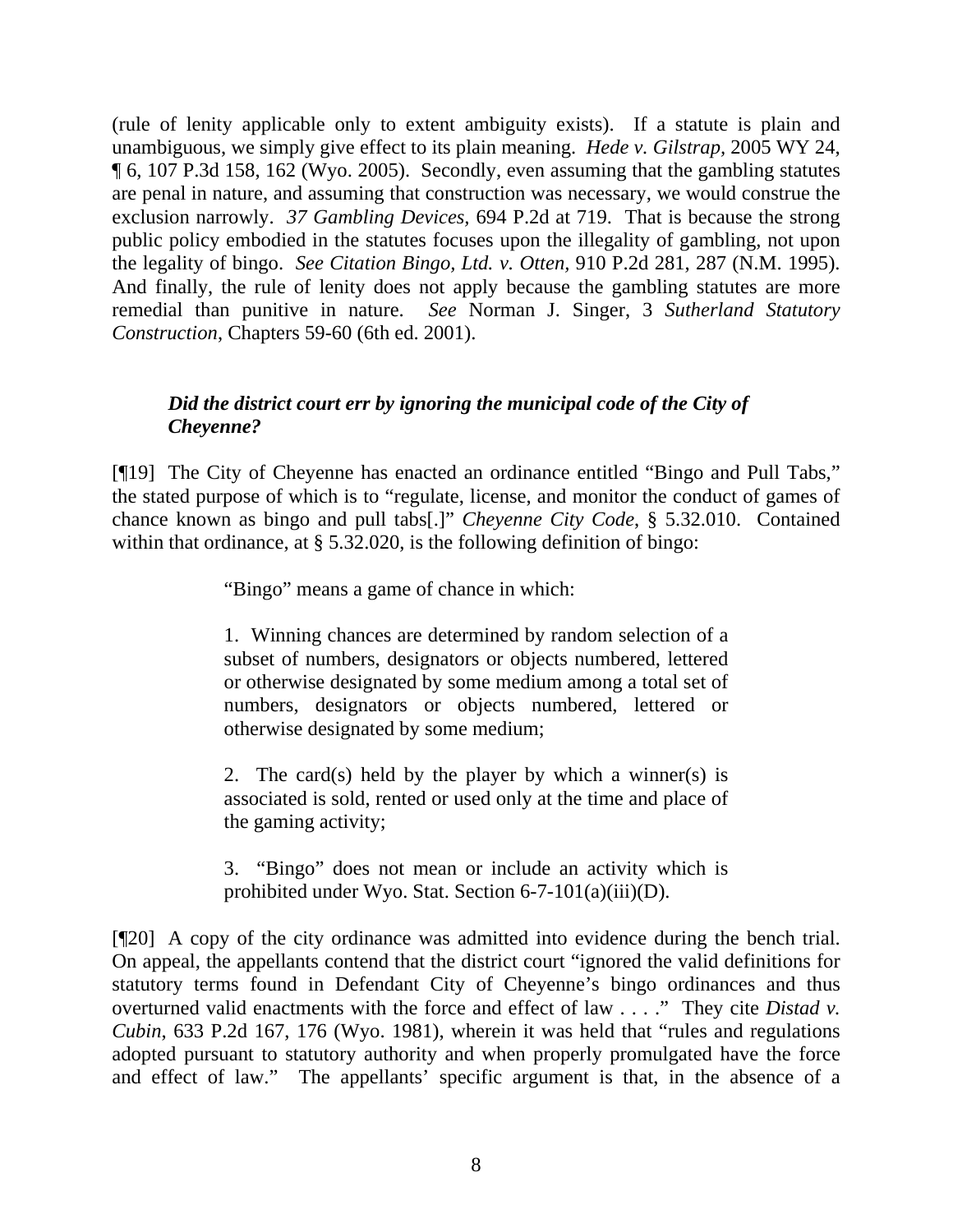legislative definition of bingo in the statutes, "a lawful municipal enactment should prevail over an unenacted dictionary definition—especially one edited and then adopted out of the blue by the District Court."

[¶21] This issue amounts to a contention that the district court misapplied the law in construing the statute. We have already noted that statutory interpretation is a question of law that is reviewed *de novo. Union Pacific Resources Company,* 2004 WY 36, ¶ 13, 86 P.3d at 1291. Furthermore, challenges to conclusions of law after a bench trial, including allegations that factual findings were induced by an erroneous view of the law, or by application of an improper legal standard, are subject to *de novo* review on appeal. *Piroschak v. Whelan,* 2005 WY 26, ¶ 7, 106 P.3d 887, 890 (Wyo. 2005); *Cross v. Berg Lumber Co.,* 7 P.3d 922, 928 (Wyo. 2000).

[¶22] Although it is somewhat difficult to follow, the appellants' full-circuit argument appears to be as follows: (1) all sorts of bingo games have been played across the state for many years, including within the City of Cheyenne; (2) the City of Cheyenne has an ordinance in which bingo is defined; (3) inasmuch as the City of Cheyenne has not endeavored to shut down bingo in any of its various forms, the term "bingo" must encompass "all forms and mediums of the game of bingo"; (4) there is no statutory definition of bingo; (5) therefore, the district court, and by implication, this Court, must apply the City's definition to the State's statutory term.

[¶23] We decline to adopt this line of reasoning, primarily because there is no legal authority for its central thesis. That is, the appellants provide no authority for the proposition that, in giving effect to the plain meaning of a statute, courts are bound to apply a definition adopted by a local municipality in its ordinances. *Distad* certainly does not say that. *Distad* was a wrongful death/medical malpractice case involving questions about the standard of care, wherein we held that "rules or regulations having the force and effect of law will be treated as contemplated by the parts of the Restatement we adopt in considering whether they should be embraced as standards of conduct in tort actions." *Distad,* 633 P.2d at 176. There is a large gap between that holding and the appellants' contention.<sup>[8](#page-10-0)</sup> Furthermore, inasmuch as the statutes are not ambiguous, we need not reach out to a municipal ordinance for guidance in interpreting those statutes.

<span id="page-10-0"></span> $\overline{a}$ 8 During oral argument, the appellants also cited *Snake River Brewing Company, Inc., v. Town of Jackson*, 2002 WY 11, ¶ 8, 39 P.3d 397, 403 (Wyo. 2002). Like *Distad*, however, *Snake River Brewing* provides no authority for the appellants' position. The salient, though irrelevant, point of the latter case is that, in the law of municipal planning and zoning, "[t]he comprehensive plan is the policy statement; the zoning ordinances are what have the force and effect of law." *Id.*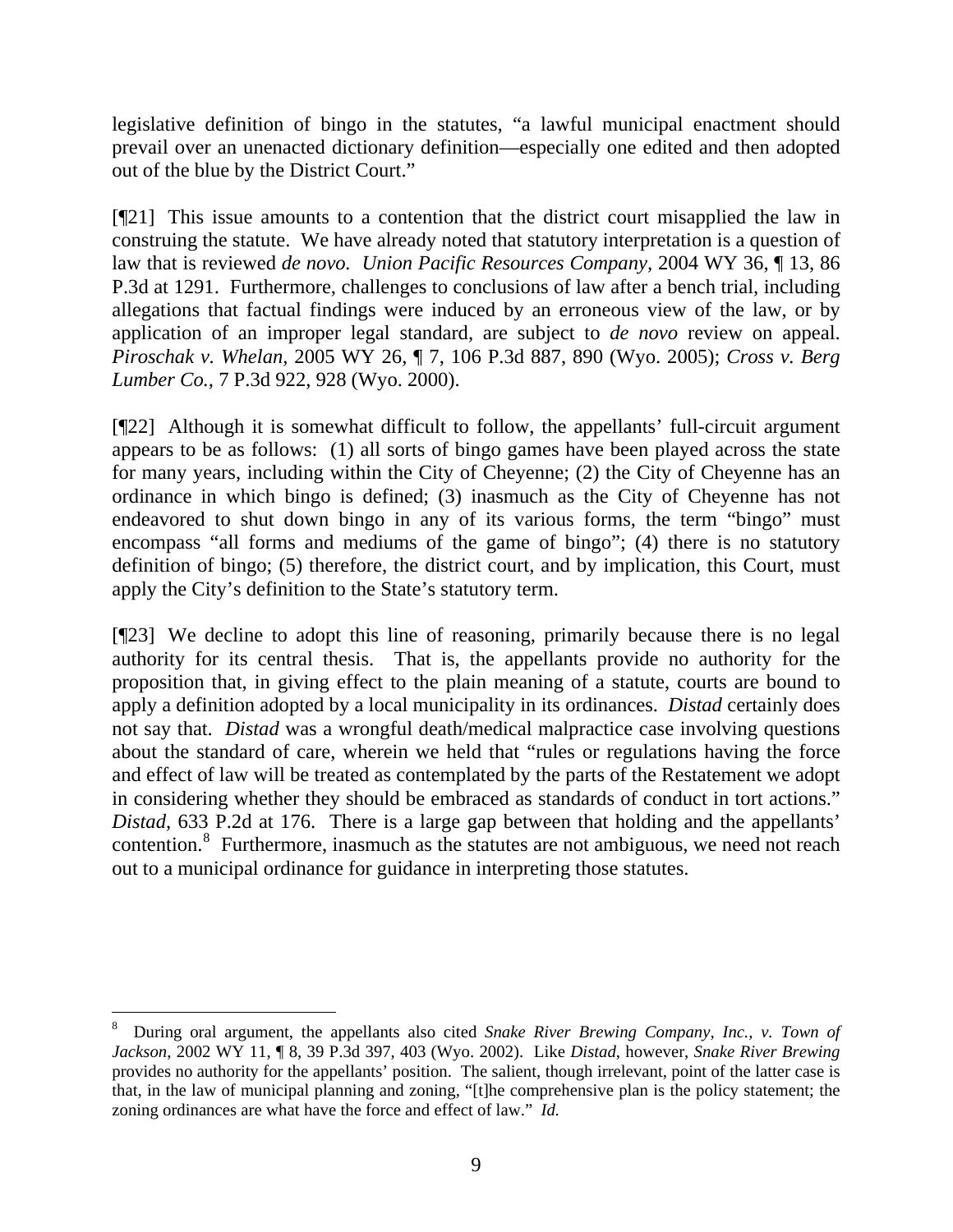### *Were the district court's findings of fact clearly erroneous?*

[¶24] We review the findings of fact of a district court after a bench trial under the following standard:

> The factual findings of a judge are not entitled to the limited review afforded a jury verdict. While the findings are presumptively correct, the appellate court may examine all of the properly admissible evidence in the record. Due regard is given to the opportunity of the trial judge to assess the credibility of the witnesses, and our review does not entail reweighing disputed evidence. Findings of fact will not be set aside unless they are clearly erroneous. A finding is clearly erroneous when, although there is evidence to support it, the reviewing court on the entire evidence is left with the definite and firm conviction that a mistake has been committed. *Harber v. Jensen,* 2004 WY 104, ¶ 7, 97 P.3d 57, ¶ 7 (Wyo. 2004) (quoting *Life Care Centers of America, Inc. v. Dexter,*  2003 WY 38, ¶ 7, 65 P.3d 385, ¶ 7 (Wyo. 2003)). Findings may not be set aside because we would have reached a different result. *Harber,* ¶ 7 (citing *Double Eagle Petroleum & Mining Corp. v. Questar Exploration & Production Co.,*  2003 WY 139, ¶ 6, 78 P.3d 679, ¶ 6 (Wyo. 2003)). Also, in reviewing a trial court's findings of fact, we assume that the evidence of the prevailing party below is true and give that party every reasonable inference that can fairly and reasonably be drawn from it. We do not substitute ourselves for the trial court as a finder of facts; instead, we defer to those findings unless they are unsupported by the record or erroneous as a matter of law. *Harber,* ¶ 7 (quoting *Life Care Centers,* ¶ 7). We affirm the trial court's findings if there is any evidence to support them. *Id.*

*Piroschak*, 2005 WY 26,  $\P$  7, 106 P.3d at 890-91. The party claiming that its conduct falls within an exception to a statutory prohibition bears the burden of proving that proposition. 73 Am. Jur. 2d *Statutes* § 212 (2001); 2A *Sutherland Statutory Construction*  § 47:11 (2000).

[¶25] The appellants contend that sixteen of the district court's findings of fact are clearly erroneous. Their claims can be categorized as follows: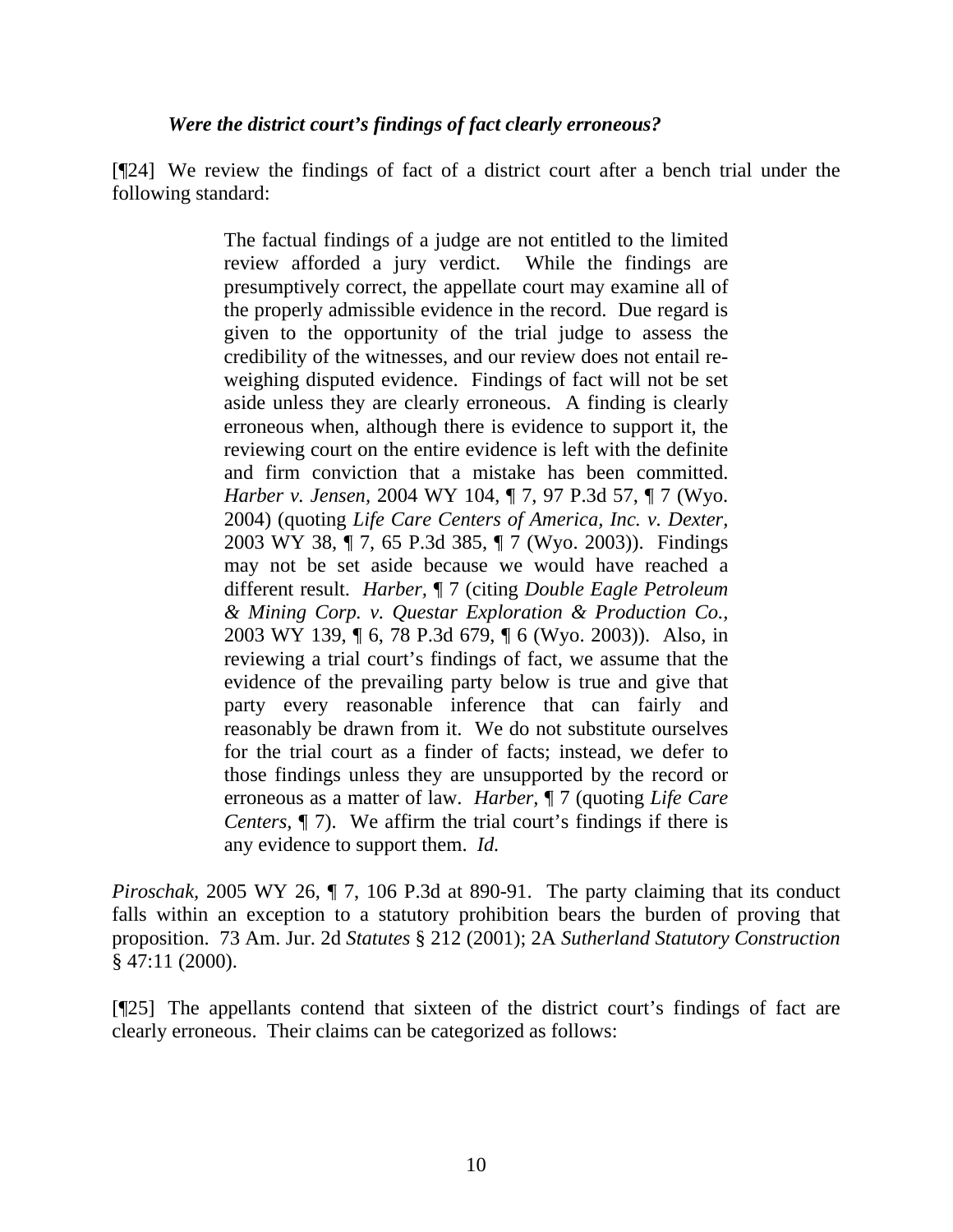- 1. In Finding Nos. 22, 23, 26, 29, 30, 43 and 44, the district court failed to recognize that Bonanza Bingo and Quick Shot Bingo are the same game.
- 2. In Finding Nos. 25(c) and 27, the district court failed to recognize that, in Fast Action Bingo, a printer option allows for the production of paper cards that a player may daub manually, which incorporates a skill element into the game.
- 3. In Finding No. 42, the district court erroneously concluded that Helping Hand's Double Up Bingo is substantially the same as Fast Action Bingo.
- 4. In Finding No. 25(h), the district court erred in finding that, in Fast Action Bingo, the pre-selected numbers are entered into the machine before the cards are selected by the machine. The appellants contend that, to the contrary, the same set of 76,000 player cards is stored in the machine, but they are not individually daubed until played.<sup>[9](#page-12-0)</sup>
- 5. In Finding Nos. 14, 21, 26, 28, 29, 31, 43, and 44, the district court erroneously limited the term "traditional bingo" to refer only to session bingo, when the term also should include Bonanza/Quick Shot Bingo, which has been played throughout Wyoming for twenty years.
- 6. In Finding Nos. 25(g), 25(i), 26, 27, 28, 29, 30, 43, and 44(a)-(d), the district court erroneously adopted the appellees' alleged "bingo elements," even though such elements are not included in the definition of bingo adopted in Conclusion No. 6.
- 7. Finding Nos. 31, 32, 44 $(d)$ , and 45 $(a)$ – $(e)$  reflect the district court's legal error in considering the potential for manipulation as a factor in determining that Fast Action Bingo is gambling. The statute contains no such factor, and penal statutes must be strictly construed.

<span id="page-12-0"></span> $9$  This argument seems to be a misconstruction of the finding. We assume the "pre-selected" numbers referenced in the finding are the 24 pre-drawn numbers, not the individual player card numbers.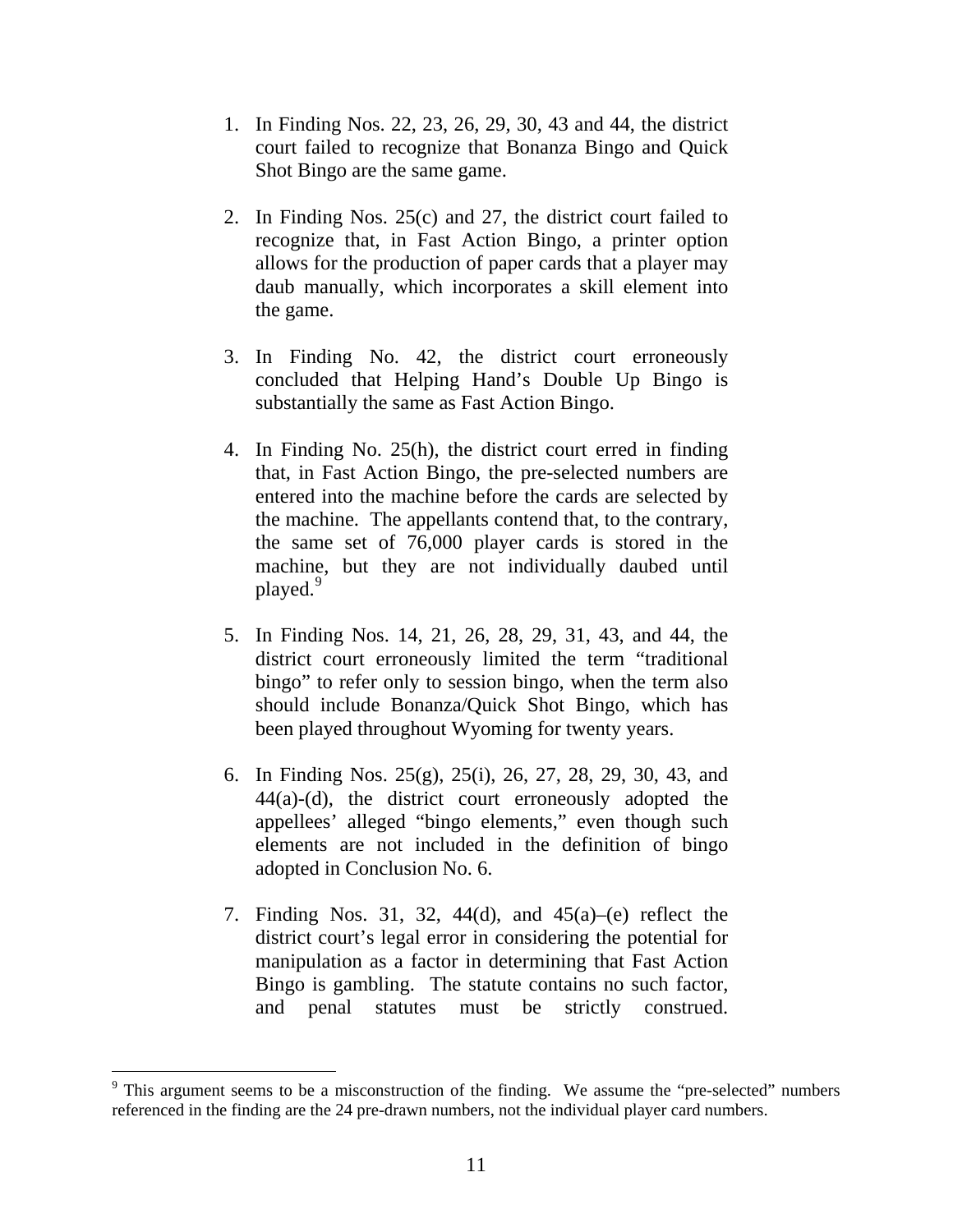Furthermore, there was no evidence at trial that Fast Action Bingo games were subject to manipulation.

[¶26] Before we deal directly with these findings of fact, we will discuss *37 Gambling Devices,* the 1985 case that was relied upon by the district court. In that case, officers of the Cheyenne Police Department had seized from the Cheyenne Elks Club several machines and other devices that allegedly were being used for gambling. Among the items seized were "two electronic machines identified as Shawnee games [and] an electronic bingo game." *37 Gambling Devices,* 694 P.2d at 714. In affirming the district court's conclusion that these machines were gambling devices, we said the following:

> With regard to the three electronic machines which were seized, it is clear from the record that these machines were being operated as gambling devices, although unlike the standard slot machines there was no automatic payoff. Instead, those playing the machines were paid in cash by the bartender with the amount of payment depending upon their success in playing the games. See *State v. Branney,* 62 Wyo. 40, 160 P.2d 972 (1945). It also is established by evidence in the record that these machines were being operated for profit by Elk's Lodge Number 660, and the owner of the machines, Cheyenne Music and Vending Company, Inc. The net proceeds from the operation of the machines was divided between these two entities on a fifty-fifty basis. Cheyenne Music and Vending Company, Inc., concedes that it is organized and operated as a profit-making venture. That fact, as well as the failure of the proof relating to the nonprofit status of the Elk's Lodge, prevents any application of the statutory exception to these particular machines.

*Id.* at 717. That is, and was, a correct statement of the law. We continue to believe, and we find that the district court was correct in concluding, that the legislature did not intend the bingo exclusion, purposely restricted to games conducted by charitable or non-profit organizations, to extend to games in which the profits go, in anything more than an incidental fashion, to a profit-making person or organization.

[¶27] While that could, perhaps, be the end of this matter, we will provide further guidance with some additional comments. In *37 Gambling Devices,* 694 P.2d at 717-718, we went on to quote the following language from an Illinois appellate court faced with a similar challenge: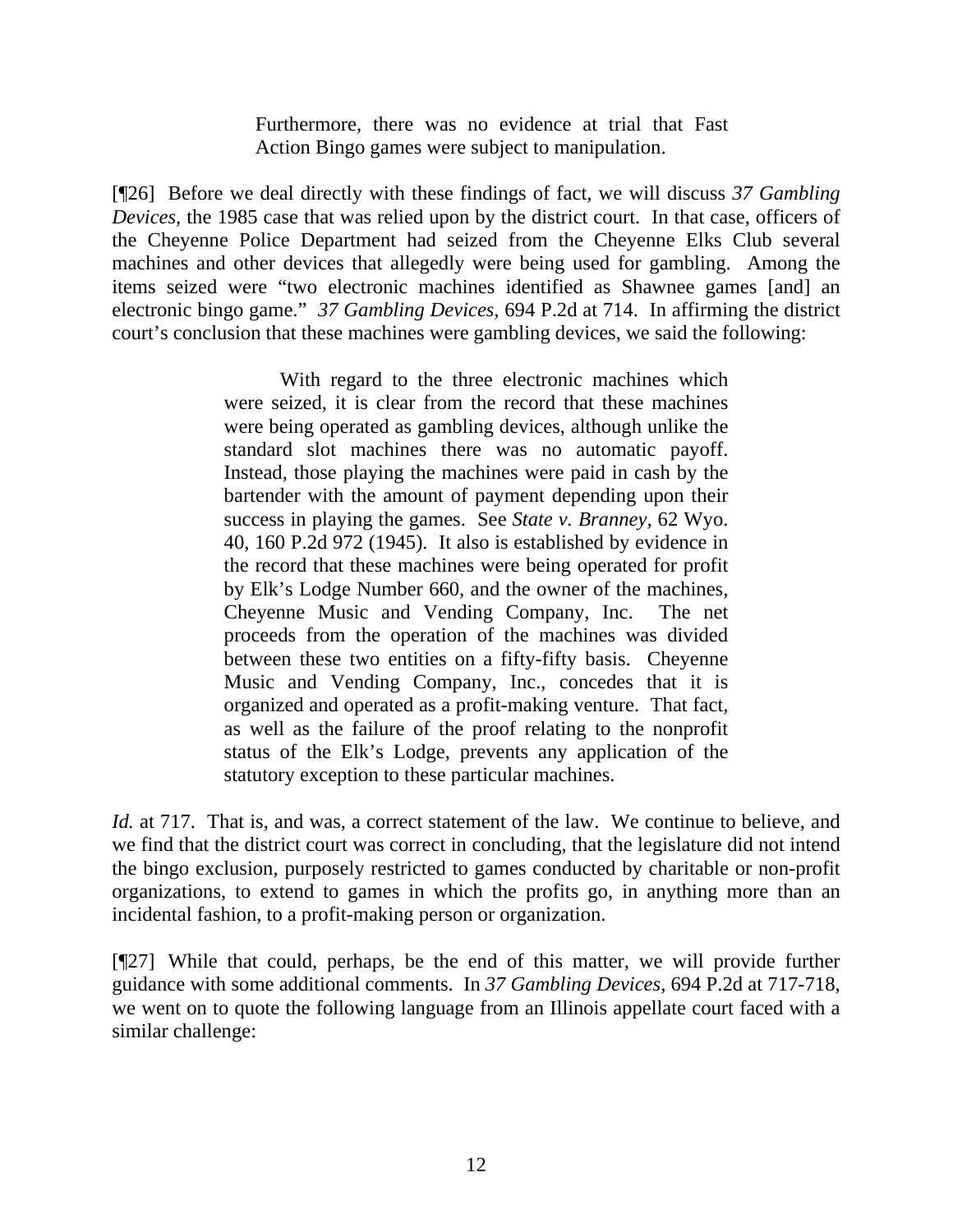"The law is not required to be blind to, and ineffectual against, the ceaseless efforts and ingenuity of persons to circumvent the Gambling Device Act. When we ascend to the bench we do not discard the ordinary common sense observations, experiences and intelligence of common men and we cannot be so naive as to conclude that the devices which have been demonstrated to us are games of amusement. \* \* \* " *People v. One Machine Known as "Circus Days",* 23 Ill.App.2d 480, 163 N.E.2d, 223, 228 (1960).

[¶28] The lesson for us today in that quotation is that we are to apply common sense in determining whether the game and equipment making up Fast Action Bingo are the equivalent of the "bingo" that was excluded from the definition of illegal gambling in 1971. In *37 Gambling Devices,* 694 P.2d at 718, we performed that exercise in another section of the opinion dealing with the question of whether "pickle cards" were "raffles," which, like bingo, were excluded from the definition of gambling. We did so simply by comparing their characteristics in the context of the common and ordinary meaning of "raffle." That process went as follows:

> The common and ordinary use of the term "raffle" would not include a game of chance such as the pickles game. Unlike the usual raffle conducted by a charitable or nonprofit organization, pickles cards are marked by symbols which when revealed and compared to a pre-existing chart determine whether the purchaser is a winner. In a raffle the probability of any individual ticket being randomly drawn to win a prize is equal and determined by the total number of tickets actually sold, whereas in the pickles game a predetermined number of cards is to be sold with a predetermined number of winners.

In a passage implying strict construction of the raffles and bingo exclusion, we then voiced our assumption that, in crafting the exclusion, the legislature "carefully chose" its limitations, and did not intend to exclude "all lotteries or schemes of chance, 'of any kind or description, by whatever name, style, or title the same may be known' which might be conducted by" eligible organizations. *Id.* at 719.

[¶29] Following a similar thought process, the Supreme Court of Kansas concluded in *State ex rel. Stephan v. Parrish,* 887 P.2d 127 (Kan. 1994) that the Kansas Constitution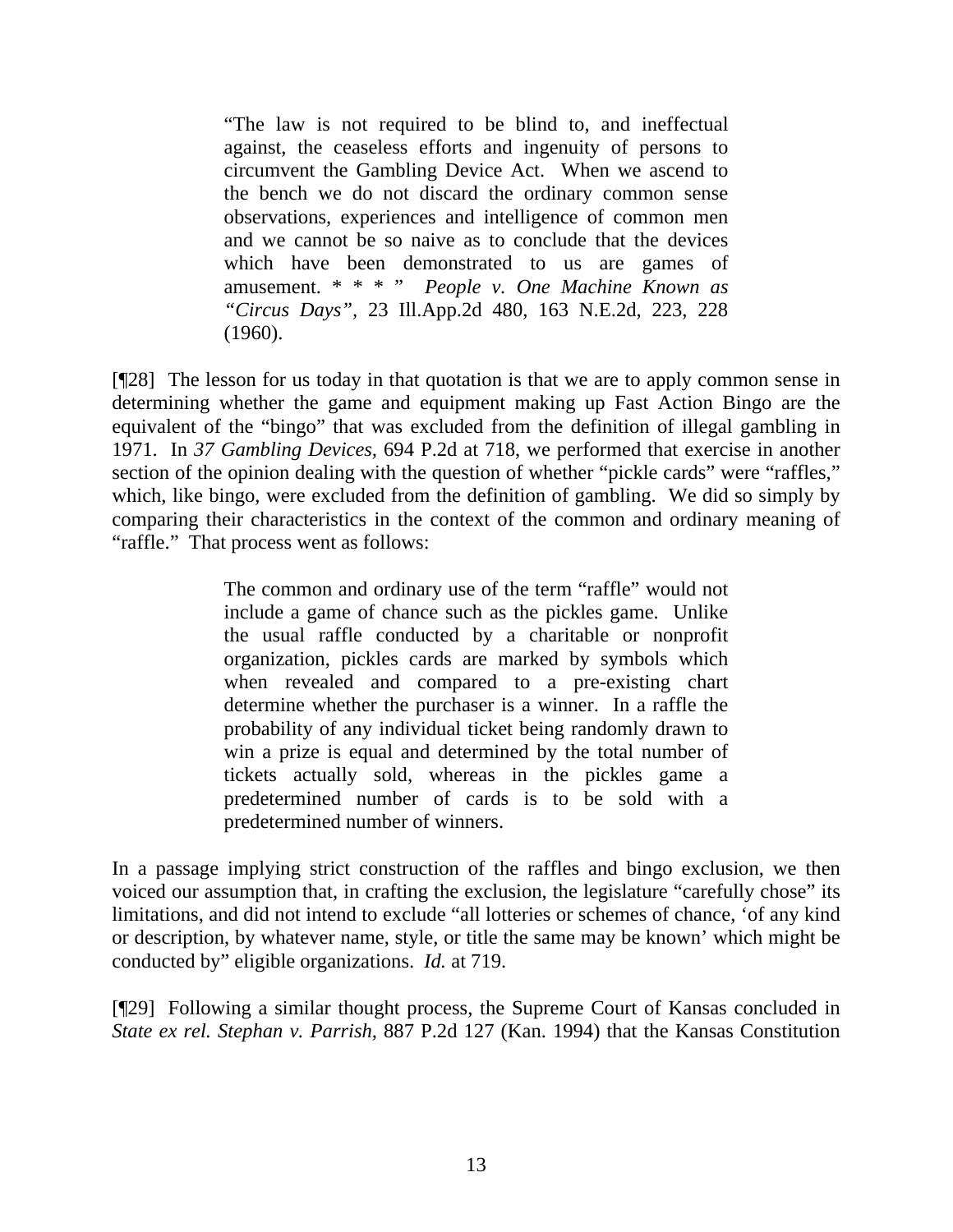did not allow the Kansas Legislature statutorily to legalize pull tabs.<sup>[10](#page-15-0)</sup> After considering that state's constitutional and statutory framework, the many and varied dictionary definitions of bingo, and other cases that have dealt with similar issues,  $\frac{11}{11}$  $\frac{11}{11}$  $\frac{11}{11}$  that court declared:

> We agree with the Secretary and the Intervenor, and the State does not seriously contend otherwise, that the terms "games of bingo" in Art. 15, § 3a may logically be construed to mean more than the traditional game of bingo familiar to nearly everyone and as originally defined in the Bingo Act. However, we think it is beyond fair dispute that games of bingo which depart from the general understanding of traditional bingo must fall within the same general category of games and have the basic characteristics common to all such games.

> > \* \* \*

 In reviewing the numerous definitions of bingo and bingo-type games submitted by industrious counsel, there are definite characteristics common to and inherent in bingo-type games. All definitions include the requirement of a card or paper utilizing numerous numbers which are to be covered or marked if and when one of the numbers is drawn by lot and announced by a caller or selected through some other similar method. Bingo-type games contemplate a group activity, often social, with several participants. The object of the game is to be the first to complete the pattern prescribed for that particular bingo-type game from the numbers called. Instant bingo utilizes a small pull tab card where the activity may be only one on one between the player and the seller of the card. As such, it does not have the group participation required of bingo-type games.

 In bingo, each game lasts several minutes with the participants hoping to be the first to complete a winning line on their cards. In instant bingo the result is instantaneous with the pulling open of the tab or tabs which will reveal

<span id="page-15-0"></span>In a blatant attempt to meet the constitutional mandate, pull tabs were called "instant bingo" in the legislation. *Stephan,* 887 P.2d at 129.

<span id="page-15-1"></span><sup>11</sup> *See City of Piedmont v. Evans,* 642 So.2d 435 (Ala. 1994); and *People v. 8,000 Punchboard Card Devices,* 142 Cal.App.3d 618, 191 Cal.Rptr. 154 (1983).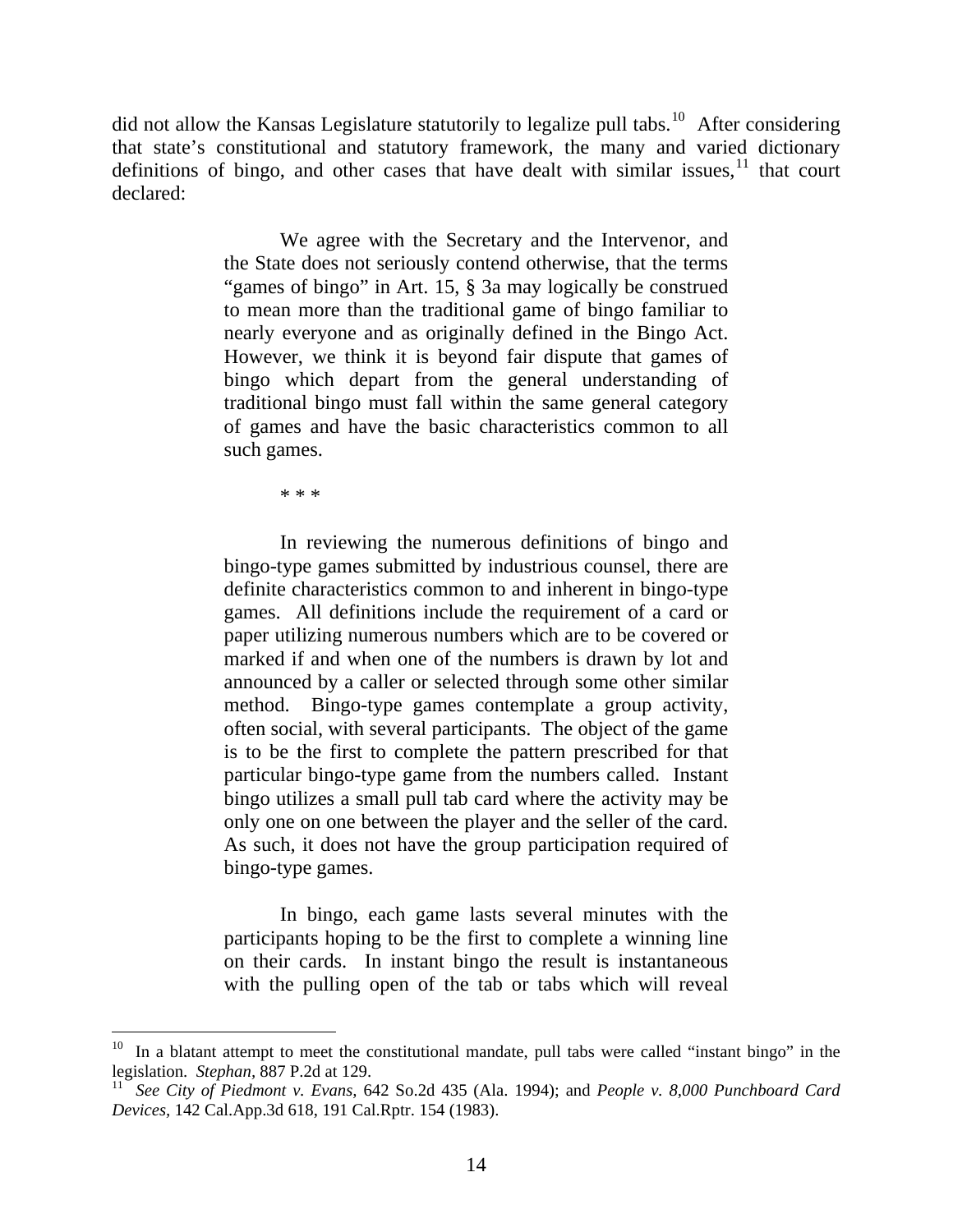whether the player has won or lost. The basic elements or characteristics of games of bingo, as generally understood and as defined by knowledgeable authorities, are totally lacking in instant bingo. In fact, instant bingo has characteristics far more similar to slot machines, punchboards, and other forms of gaming rather than to bingo-type games.

*Id.* at 134-37.

[¶30] The evidence adduced at trial gives us a clear history of bingo in Wyoming. Traditionally, the game played was session or call bingo. No doubt, that is what the legislature had in mind when it legalized bingo in 1971. We say "no doubt" because there is no evidence in the record that any other bingo-type game was being played in Wyoming before that date. Once bingo conducted by non-profit organizations became legal, however, industrious minds came up with ways to play more games, to play them faster, and to raise the stakes.<sup>[12](#page-16-0)</sup> Games such as Bonanza Bingo and Quick Shot Bingo came into Wyoming during the 1980s, well after the 1971 legislation. Numbers now were pre-drawn and pre-posted, no session was necessary, no caller was necessary, and winning and losing cards were instantly identifiable. The next step, following technology, was "electronic bingo." Interestingly enough, Wyoming was the first state into which Fast Action Bingo was introduced.

[¶31] The appellants contend that their electronic games are simply Bonanza Bingo and Quick Shot Bingo in another form. The bulk of the evidence at trial, and the bulk of the argument below and here, has been directed toward a comparison of Bonanza Bingo and Quick Shot Bingo, coupled with a comparison of the games of *paper* Bonanza Bingo and Quick Shot Bingo and *electronic* Bonanza Bingo and Quick Shot Bingo. It is in the context of these comparisons that the appellants challenge the district court's findings of fact. Neither of these, however, is the significant comparison. The significant comparison is that between traditional bingo and Fast Action Bingo. We conclude that, while getting unnecessarily entangled in the comparison of Bonanza Bingo and Quick Shot Bingo, the district court found and concluded correctly in the end that the specific electronic game, Fast Action Bingo, was not similar in nature to the game of bingo excluded from gambling in 1971.

[¶32] As of 1971, bingo was played simultaneously by a number of people, all of whom watched and waited as numbers were called one-by-one as drawn, and all of whom were attempting to beat each other to "bingo." When someone obtained the winning pattern, he or she shouted "bingo" and was awarded the common prize sought by all players. That game was then over. Contrast that with a game where a lone player sits down to

<span id="page-16-0"></span> $\overline{a}$ <sup>12</sup> Michelle Tanner testified that a player can now win a maximum of \$2,400 on one play on Helping Hand's video machines.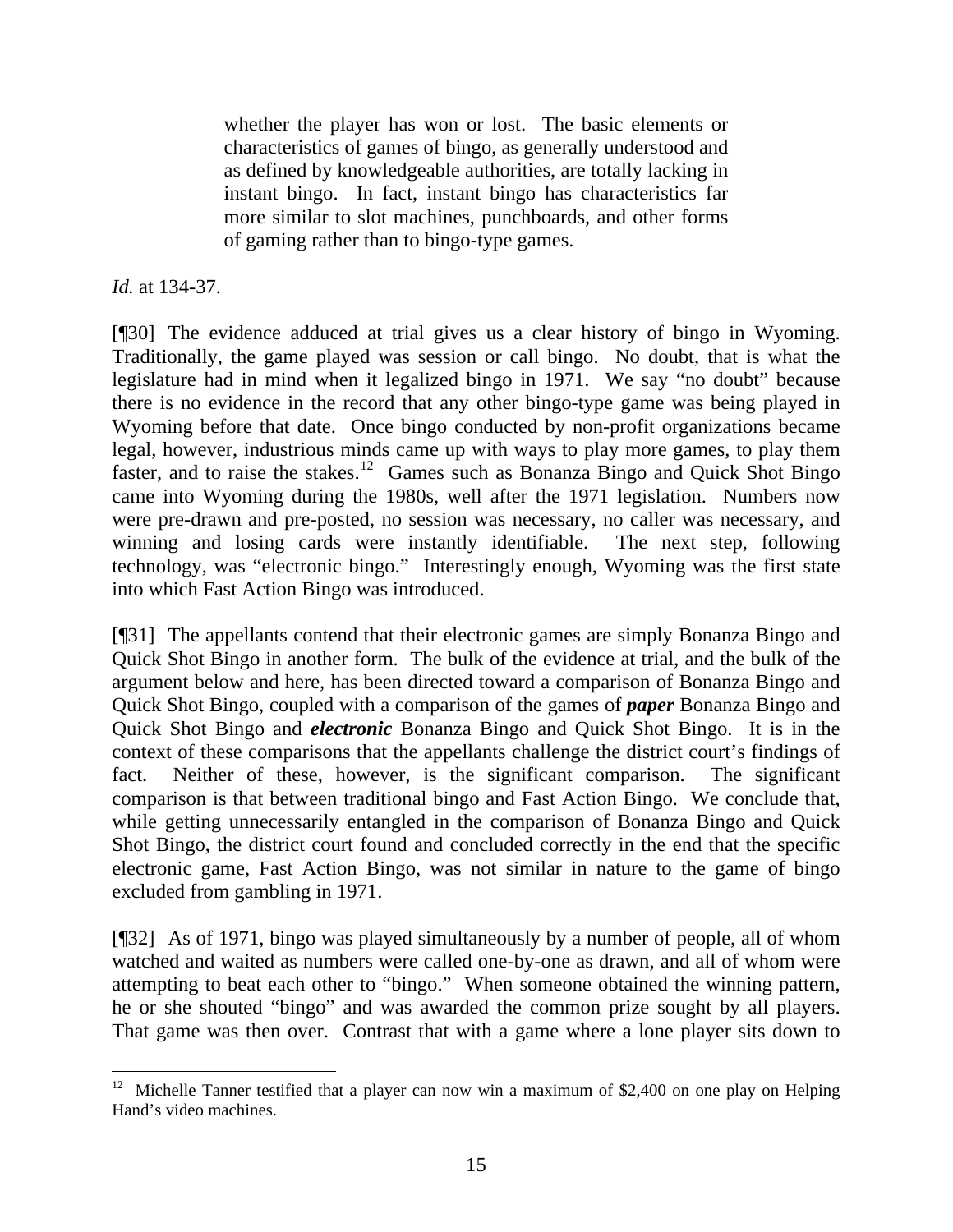face a machine. Winning numbers have been pre-drawn for the day, or the week, and electronic game cards are simply compared to those numbers. Available games left to play are characterized as credits on the machine. Such credits may be played or paid. While all the players' monitors are networked to the organization's terminal, the players are playing in isolation, and if one player wins, that does not end the game for other players. Wins and losses are instantaneous, and it takes only a few seconds to play a game. Andrew Burns, who designed Double Up Bingo for Helping Hand, testified that, in electronic bingo, the game—that is, the matching of the cards against the numbers takes place within the server, not even within the player's terminal. In session bingo, of course, the matching takes place on the player's card.

[¶33] Fast Action Bingo simply does not bear even a remote resemblance to traditional bingo—the game of bingo envisioned by the legislature in 1971. Even the appellants' witnesses provided testimony showing that the standard and popular meaning of the word "bingo," as used in the 1971 statute, is traditional session bingo. Michelle Tanner, Helping Hand's president, testified that when she started playing bingo in the basement of a church around 1970, the game was played with "hard cards," a caller using a "squirrel cage," and numbers called out as players marked their cards.<sup>[13](#page-17-0)</sup> Similarly, Susan Hall, the manager of the Cheyenne American Legion Bingo Hall, admitted that, to her friends, "let's go play bingo" means session bingo. That is the common meaning of "bingo."

[¶34] In reviewing the district court's findings of fact and conclusions of law, our task is not merely to determine whether any of the factual findings are clearly erroneous. Rather, our ultimate goal is to determine whether the legal conclusions are sustained by findings that are supported by the evidence. We began that process with a detailed review of the record, as revealed in the discussion above. We will now address the groups of findings that the appellants contend are clearly erroneous.

[¶35] The appellants argue first that, in numerous findings, the district court failed to recognize that Bonanza Bingo and Quick Shot Bingo are the same game. While it is true that some testimony and some exhibits indicated that these are simply different names for one game, it is also true that some witnesses considered them to be distinct. We cannot say that, given this state of the evidence, the district court's findings were clearly erroneous. Furthermore, in light of the analysis set forth above, the distinction, if any, between the two games is irrelevant. Because of its very nature, Fast Action Bingo is just not statutory bingo, and that conclusion does not depend upon any comparison of Bonanza Bingo and Quick Shot Bingo. The same can be said of the appellants' claim that the district court erred in finding Fast Action Bingo to be substantially the same as Helping Hand's Double Up Bingo.

<span id="page-17-0"></span><sup>&</sup>lt;sup>13</sup> "Hard cards" were cardboard cards, sometimes with a shutter mechanism with which to mark numbers.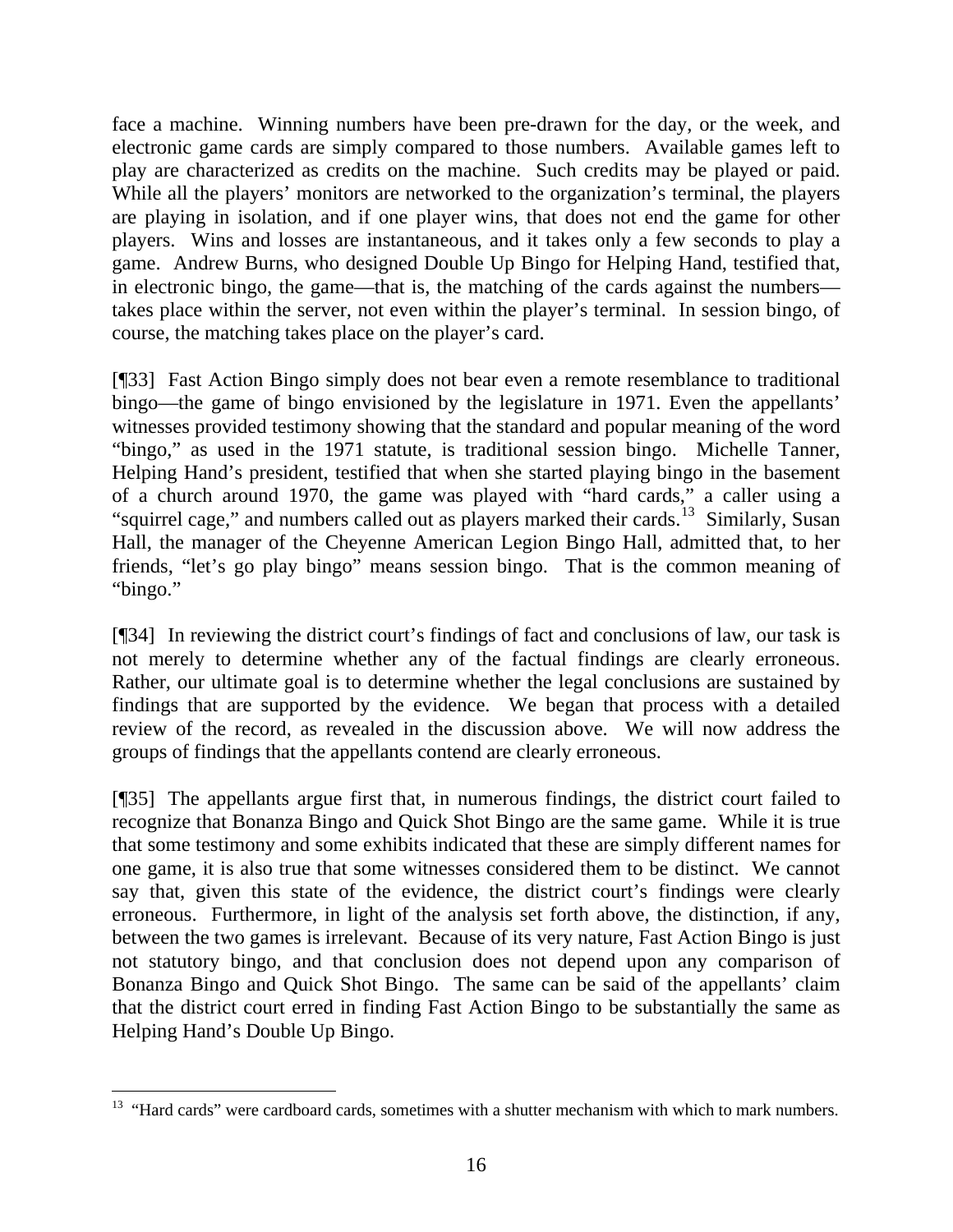[¶36] The appellants next argue that the district court failed to recognize that Fast Action Bingo allows for a player's cards to be printed out, rather than to be played on the machine, thereby giving Fast Action Bingo the same element of skill found in traditional bingo, where the player must mark his or her card. In other words, a Fast Action Bingo player *could* print out the card and then compare the numbers shown on it to the predrawn set of numbers. While that may be true, it does not change the fundamental nature of the game—man against machine. Beyond that, nobody testified to what extent, if any, such printed cards actually are used in electronic bingo. As to the skill aspect, Susan Hall and Andrew Burns testified that a person can miss a number playing session bingo, but not playing electronic bingo.

[¶37] In several findings of fact, the district court described features of electronic bingo that created the "possibility" of "result manipulation." In particular, the fact that numbers are pre-drawn means that, when a player selects a terminal and purchases electronic cards, those cards could be selected by the computer "with reference to the selected numbers." The appellants contend that this finding is clearly erroneous, for two reasons: first, there was no evidence that Fast Action Bingo games were subject to manipulation, and second, no definition of bingo presented to or adopted by the district court contained an element concerning susceptibility to manipulation.

[¶38] We agree with the appellants that this finding was not supported by the evidence and is, therefore, clearly erroneous. The software experts who testified both described electronic bingo programs dependent upon random number generators. Their resolute defense of random number generators was not successfully challenged, and no evidence of actual manipulation was presented. However, because there was other sufficient evidence supporting the district court's ultimate conclusion, this error was not prejudicial. We can affirm the district court upon any valid basis appearing in the record. *37 Gambling Devices,* 694 P.2d at 717.

[¶39] The appellants next identify eight separate findings in which they allege that the district court limited the term "traditional bingo" to session bingo, thereby erroneously omitting Bonanza Bingo and Quick Shot Bingo. This allegation has, of course, been central to much of the foregoing discussion. The district court did not err. As we stated above, the district court may have ventured unnecessarily deep into investigating the finer distinctions between Bonanza Bingo and Quick Shot Bingo, but it did not lose track of the central inquiry into whether Fast Action Bingo fits the common and ordinary meaning of the word "bingo" as used in the statutes. In determining that it does not, the district court correctly compared the nature of traditional bingo to the nature of the electronic game. It was not incumbent upon the district court also to compare Fast Action Bingo to every modern game to which some manufacturer might affix the appellation "bingo." The appellants believe Bonanza Bingo and Quick Shot Bingo are "traditional" because they have been around for twenty years or so. However, while players today may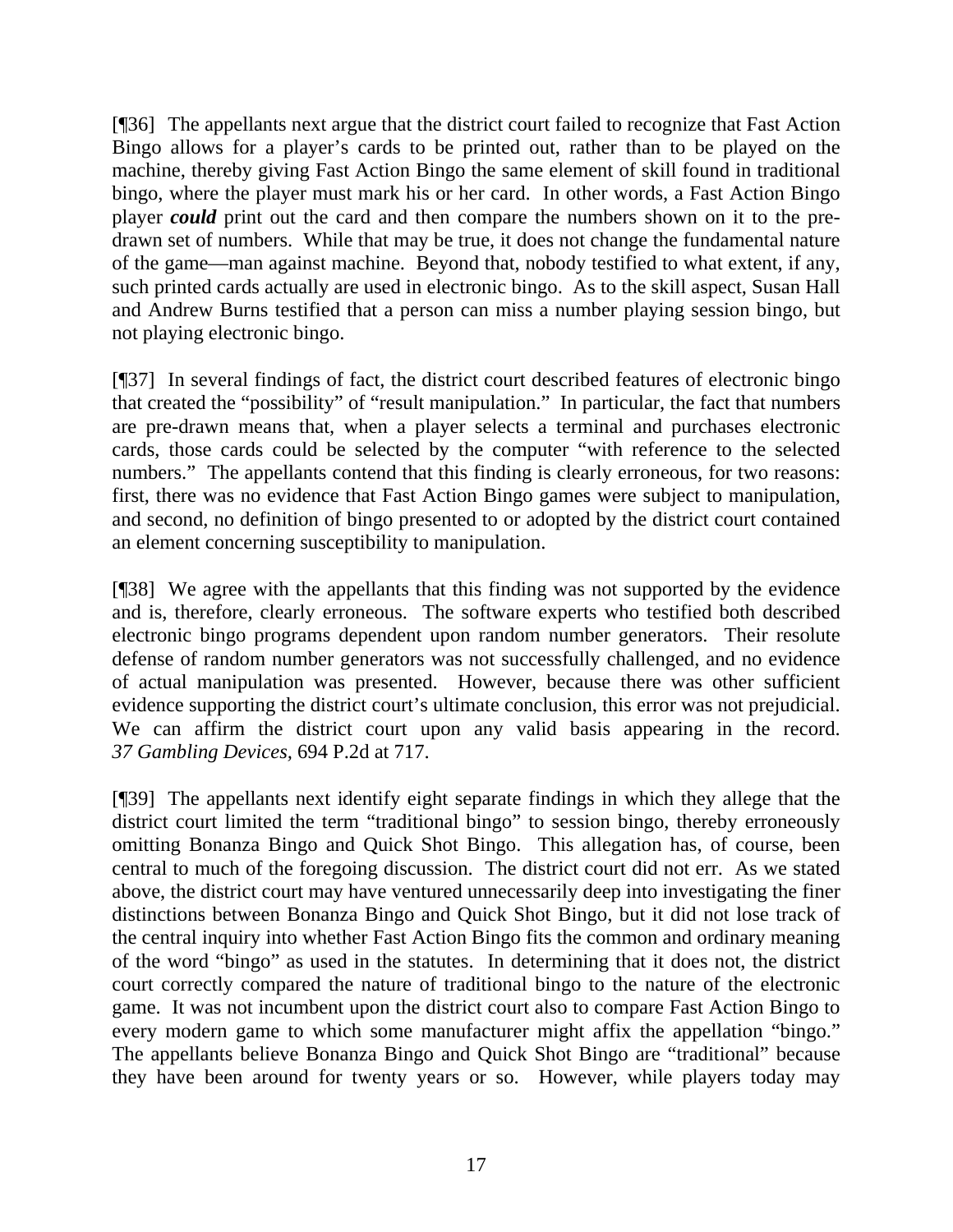consider them "bingo games," because that is what they are called by their creators, they are not, *ipso facto,* "traditional bingo." They simply differ too much from traditional session bingo.

[¶40] Finally, the appellants contend that the district court erroneously adopted certain "bingo elements," where the evidence did not support those elements and where they were not part of the definition of bingo adopted in the conclusions of law. Those identified elements are: (1) there is a winner in every game; (2) players compete against one another; (3) there is a skill and attentiveness aspect in marking the cards and timely shouting "bingo"; and (4) there is no opportunity for manipulation in the selection of a player's cards.

[¶41] We begin our discussion of these contentions with the observation that we do not perceive the questioned findings as the district court's attempt to describe a finite set of "elements" that make up the game of bingo. Rather, we perceive these findings as the district court's reference to evidence that was adduced by the parties in their efforts to contrast traditional bingo and Fast Action Bingo. The district court simply pointed out characteristics of the two games. The question is whether the stated findings are supported by the evidence. Our review of the evidence indicates that they are.

[¶42] At least three witnesses—Valdez, Wigt, and Zingale—testified that there is a winner in every game of traditional bingo. Indeed, Zingale stated that the nature of the game requires such. This is sufficient evidence from which the district court could make the questioned finding of fact. As to the competitive nature of traditional bingo, Calkins, Hall, and Wigt testified that players are playing against one another in the sense that "you have to yell 'bingo'" before anyone else does. Although witness Valdez insisted that traditional bingo players do not compete against each other, he did concede the necessity of being the first player to announce a bingo. Once again, we cannot say that the district court was clearly erroneous in finding that players compete against one another in traditional bingo.

[¶43] The third characteristic of traditional bingo found by the district court is the attentiveness and skill required accurately to mark one's playing card as numbers are called and to shout out "bingo" at the appropriate time. This skill requirement was nearly universally recognized by all the trial witnesses. Witness Hall underscored the skill concept by noting the difficulty of keeping track of multiple cards, by noting that you do not win if you miss a number, and by admitting that she, herself, had missed numbers called during a traditional bingo session. The evidence clearly supported this finding of fact.

[¶44] As to the fourth characteristic of traditional bingo identified by the district court that it is not subject to manipulation—we have already discussed above the lack of any evidence to support the mirror finding that electronic bingo *is* subject to manipulation.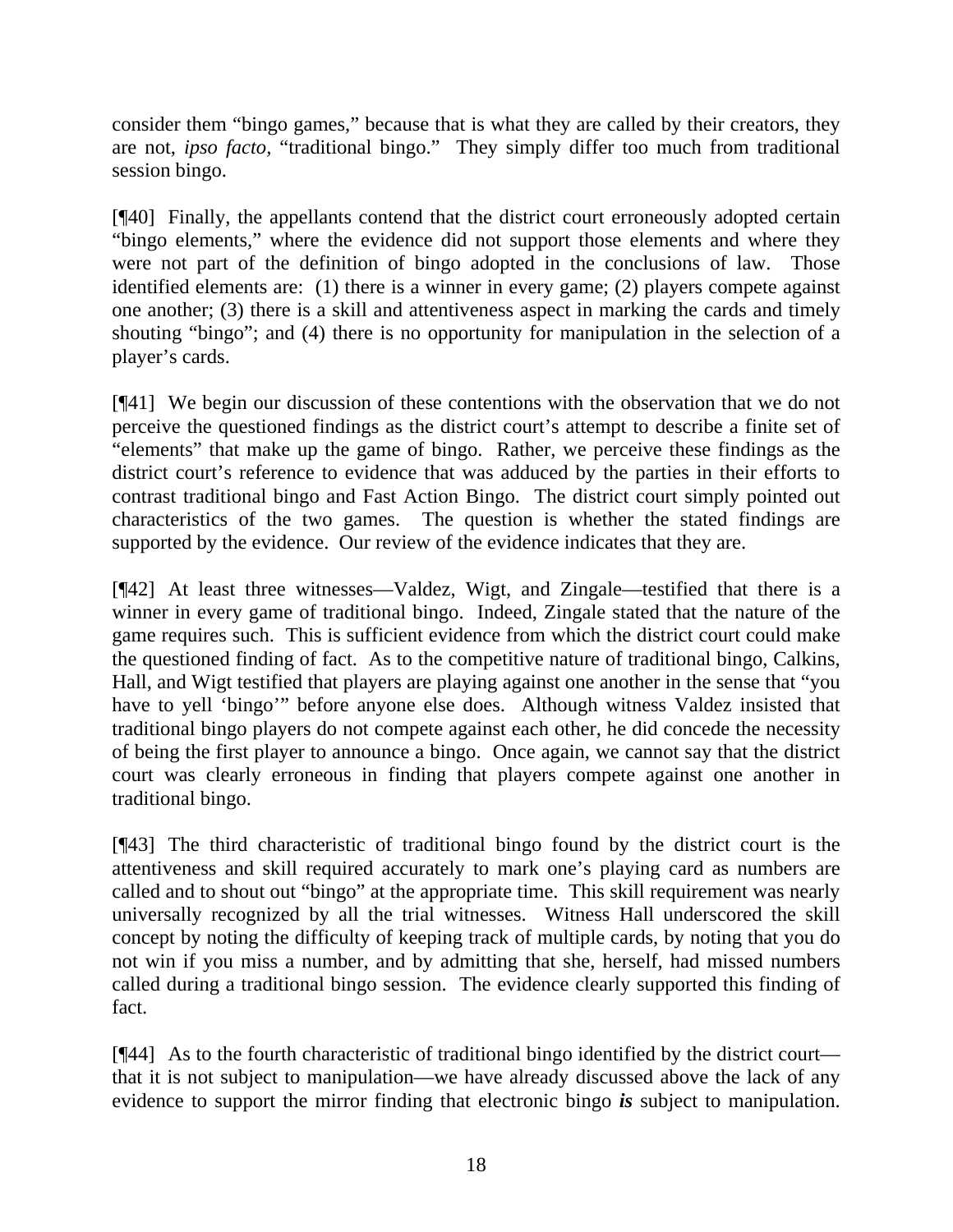Because there is a similar dearth of evidence suggesting that traditional bingo *is not* subject to manipulation, we conclude that the district court's finding to that effect is clearly erroneous. Counsel's implications through questions are not the equivalent of testimony.

[¶45] With this one exception, the district court's findings of fact were not clearly erroneous. Furthermore, those findings support the district court's legal conclusions. Specifically, the evidence clearly showed the vast differences between traditional bingo and Fast Action Bingo. The latter is illegal because it is not the game of bingo excepted from the statutory ban and because it utilizes gambling devices to induce people to gamble, with Dream Games' intent of deriving a profit therefrom.

# *Does Wyo. Stat. Ann. § 6-7-101(a)(iii)(D) violate the appellants' right to the due process of law?*

[¶46] A statute may be challenged as unconstitutionally vague "on its face" or "as applied." To prove a facial challenge, the challenger must show either that the statute reaches a substantial amount of constitutionally protected conduct, or that it specifies no standard of conduct at all. To prove an as-applied challenge, the challenger must show that the statute provides insufficient notice to a person of ordinary intelligence that the challenger's conduct was illegal. *See Moe v. State,* 2005 WY 58, ¶ 9, 110 P.3d 1206, 1210 (Wyo. 2005); *Giles v. State,* 2004 WY 101, ¶ 15, 96 P.3d 1027, 1031 (Wyo. 2004); and *Browning v. State,* 2001 WY 93, ¶¶ 10-11, 32 P.3d 1061, 1066 (Wyo. 2001). A statute specifies a standard of conduct if, by its terms or as authoritatively construed in prior opinions, it applies without question to certain activities, even though its application to other activities is uncertain. *Pine v. State,* 2001 WY 133, ¶ 13, 37 P.3d 368, 372 (Wyo. 2001); *Browning,* 2001 WY 93, ¶ 11, 32 P.3d at 1066; and *Saiz v. State,* 2001 WY 76, ¶ 9, 30 P.3d 21, 24 (Wyo. 2001). In determining whether a statute provides sufficient notice, we consider the plain and ordinary meaning of the words used in the statute, any prior court decisions that have construed the statute, and whether the statute has been previously applied to conduct identical to that of the appellant. *Giles,* 2004 WY 101, ¶ 23, 96 P.3d at 1035; *Saiz,* 2001 WY 76, ¶ 13, 30 P.3d at 26; and *Lovato v. State,* 901 P.2d 408, 412 (Wyo. 1995). "The ultimate test under a vagueness challenge is whether a person of ordinary intelligence could read the statute and comprehend what conduct is prohibited." *Campbell v. State,* 999 P.2d 649, 657 (Wyo. 2000).

[¶47] We apply the following standards when determining the constitutionality of challenged statutes:

> "Issues of constitutionality present questions of law. We review questions of law under a *de novo* standard of review and afford no deference to the district court's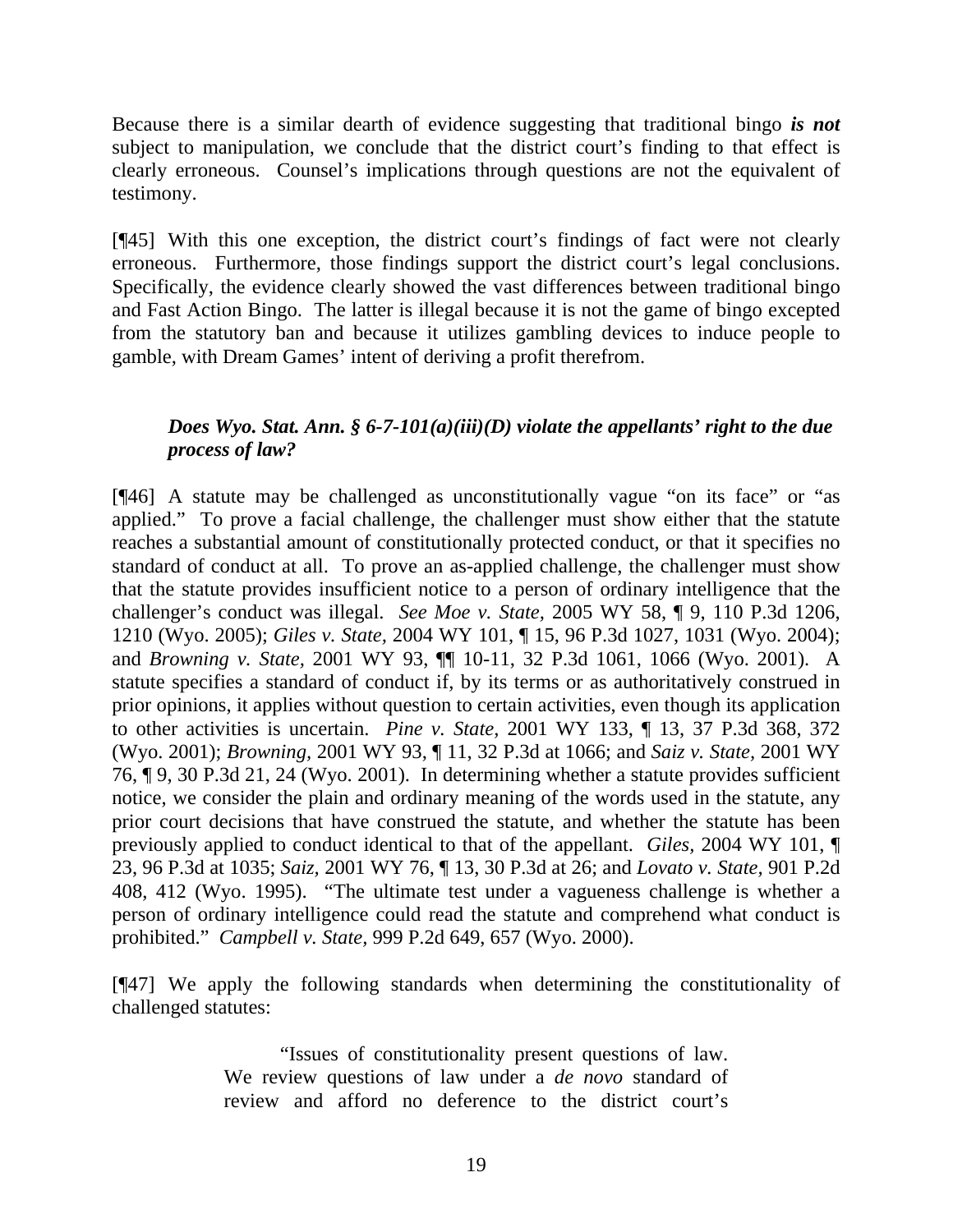determinations on the issues. *Anderson v. Bommer,* 926 P.2d 959, 961 (Wyo. 1996). In reviewing a constitutionally based challenge to a statute, we presume the statute to be constitutional and any doubt in the matter must be resolved in favor of the statute's constitutionality. *Thomson v. Wyoming In Stream Flow Committee,* 651 P.2d 778, 789-90 (Wyo. 1982). [Appellant] bears the burden of proving the statute is unconstitutional. *Pfeil v. Amax Coal West, Inc.,* 908 P.2d 956, 961 (Wyo. 1995)."

*Reiter v. State,* 2001 WY 116, ¶ 7, 36 P.3d 586, 589 (Wyo. 2001) (*quoting V-1 Oil Co. v. State,* 934 P.2d 740, 742 (Wyo. 1997)). *See also Browning,* 2001 WY 93, ¶ 12, 32 P.3d at 1066; *Saiz,* 2001 WY 76, ¶ 10, 30 P.3d at 24; and *Campbell,* 999 P.2d at 657. The appellant's burden of proof is heavy, and it includes the obligation to show both that he has a constitutionally protected interest and that it has been infringed in an impermissible way.[14](#page-21-0) *Woods v. Wells Fargo Bank Wyoming,* 2004 WY 61, ¶ 53, 90 P.3d 724, 739 (Wyo. 2004); and *Meyer v. Norman,* 780 P.2d 283, 289 (Wyo. 1989).

[¶48] The appellants' contention on appeal is that the district court erred in its analysis of their constitutional challenge. That analysis, which is contained in Conclusion of Law Nos. 10-15, may be summarized as follows:

- 1. A statute, even if ambiguous, is not unconstitutionally vague unless it requires a person to guess at its meaning. *Shunn v. State,* 742 P.2d 775, 777 (Wyo. 1987).
- 2. A person raising a constitutional vagueness challenge must show that the statute is impermissibly vague in all of its applications. *Alcalde v. State,* 2003 WY 99, ¶ 15, 74 P.3d 1253, 1261 (Wyo. 2003).
- 3. When evaluating a statute to determine whether it provides sufficient notice to an appellant, the court must consider not only the statutory language, but also any

<span id="page-21-0"></span>The appellants identified the constitutional right being infringed by the current prosecution as "their constitutional right to earn a living or fundraise." We assume that the former—earn a living—refers to Dream Games, and the latter—fundraise—refers to the Eagles Aeries. The questions presented by this claim—whether there is a constitutional right to earn a living by gambling and whether there is a constitutional right for non-profit organizations to raise funds—are not developed by the parties. Without deciding those questions, we will assume for the purposes of this case that there is a constitutionally protected right not to be convicted of a criminal offense under a statute that is vague as applied. Even without the due process argument, of course, the appellants would have standing to challenge the statute under the Uniform Declaratory Judgments Act, Wyo. Stat. Ann. § 1-37-101 *et seq. (*LexisNexis 2005).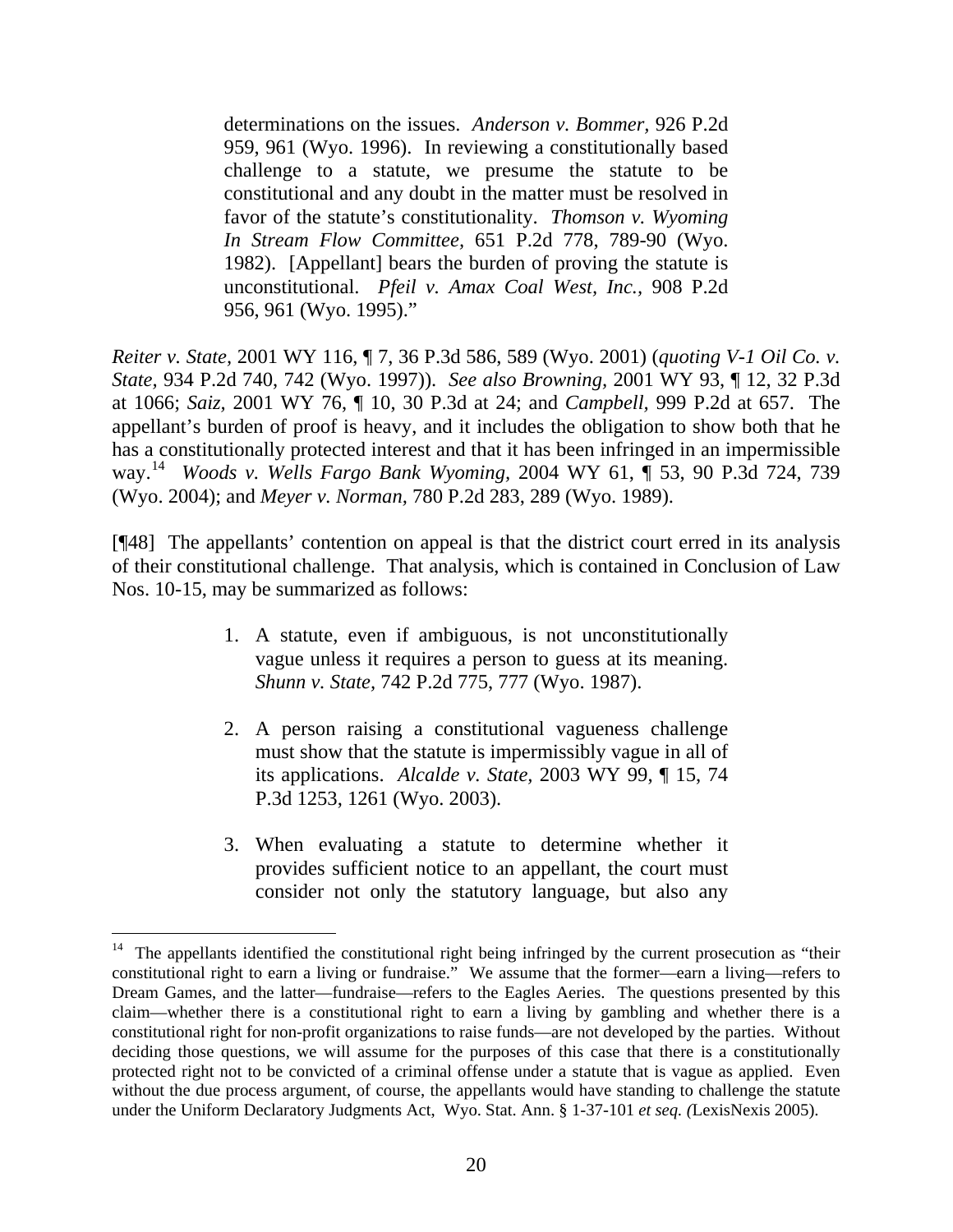prior court decisions that have placed a limiting construction on the statute or that have applied it to specific conduct. *Giles,* 2004 WY 101, ¶ 23, 96 P.3d at 1035.

- 4. The dual holdings in *37 Gambling Devices* that the electronic games were illegal gambling devices and that the sharing of profits therefrom with a for-profit entity took the activity outside the exception for non-profit organizations, provided sufficient notice to the appellants that Fast Action Bingo was illegal, thereby defeating their vagueness challenge.[15](#page-22-0)
- 5. Therefore, the statute is not unconstitutional.

[¶49] The appellants contend that this analysis is flawed because it "does not comport with the facts." They then state the relevant facts to be as follows: (1) the appellants' conduct is not equivalent to that of the appellants in *37 Gambling Devices*; (2) Fast Action Bingo had not been invented when *37 Gambling Devices* was decided; (3) people have been playing Bonanza Bingo and Quick Shot Bingo throughout Wyoming for the past 20 years; (4) the City of Cheyenne has ordinances interpreting the gambling statutes and regulating bingo; (5) the present prosecutions are the appellants' first notice that the State considers Fast Action Bingo to be illegal; and (6) the present prosecutions demonstrate that men of ordinary intelligence must guess as to the meaning of the statute.

[ $[$ 50] Wyo. Stat. Ann. § 6-7-101(a)(iii)(D) excludes raffles and bingo from the statutory definition of gambling. The wording of the exclusion is as follows: "[B]ingo conducted . . . by charitable or nonprofit organizations where the tickets . . . are sold only in this state[.]" The appellants contend that this language violates their right to the due process of law because it is void for vagueness. Specifically, citing *Sanchez v. State,* 567 P.2d 270, 274 (Wyo. 1977); and *State v. Gallegos,* 384 P.2d 967, 968 (Wyo. 1963), they argue that the statute is void for vagueness because men of common intelligence must necessarily guess at its meaning and differ as to its application. Further, they cite *Armijo v. State,* 678 P.2d 864, 868 (Wyo. 1984), for the proposition that criminal statutes must set forth with reasonable certainty the act or conduct required or forbidden in a manner that furnishes fair notice to a person of ordinary intelligence that certain conduct is proscribed by the State. Finally, the appellants also contend that they were victims of arbitrary and discriminatory enforcement of the statute.

<span id="page-22-0"></span><sup>&</sup>lt;sup>15</sup> This fourth conclusion is implicit, rather than explicit, in the district court's order. The only way the court could have gone from the third conclusion to the fifth conclusion is by way of this fourth conclusion.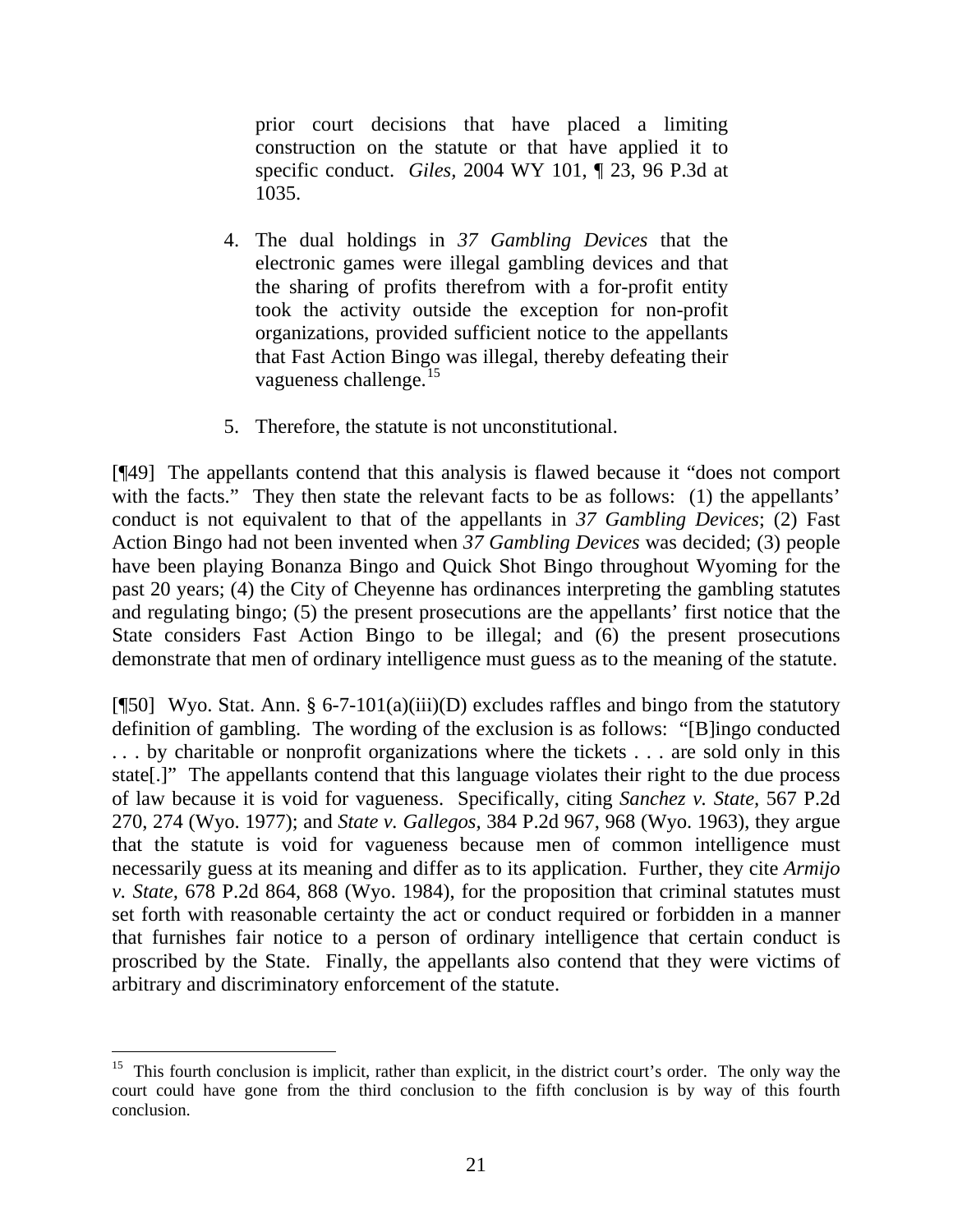[¶51] Our first order of business in reviewing a statute for vagueness is to determine whether the challenge is a facial challenge. *Luplow v. State,* 897 P.2d 463, 466 (Wyo. 1995); and *McCone v. State,* 866 P.2d 740, 745 (Wyo. 1993). We have carefully reviewed the record and the appellate briefs and, despite references here and there to a facial challenge, the appellants actually have only challenged the statute as it applies to their conduct. They have not attempted to demonstrate either that the statute reaches a substantial amount of constitutionally protected conduct or that it specifies no standard of conduct at all. In their reply brief, they chastise the appellees for having misstated the law by citing facial vagueness cases in response to appellants' as-applied due process challenge. Furthermore, during oral argument, the appellees stated without contradiction from the appellants that the appellants had abandoned any facial challenge to the gambling statute. Judging from the record and the parties' briefs, that observation appears to be correct. Consequently, we will address only the as-applied challenge.

[¶52] An as-applied challenge alleges that the statute does not provide sufficient notice to the appellant that his particular conduct is illegal. As stated above, the ultimate test is whether a person of ordinary intelligence could read the statute and understand that his conduct was illegal. The most basic problem with the appellants' challenge in the instant case is that they do not contend even that the statute is ambiguous, no less facially invalid for vagueness.<sup>[16](#page-23-0)</sup> In their Reply Brief, the appellants contend that "this Court should determine that the statute is clear in excluding all forms, variations and mediums of bingo conducted by nonprofit organizations from the statute's own definition of gambling."

[¶53] This, of course, is exactly what the district court did. The district court said that bingo is legal, but that Fast Action Bingo is not bingo, and that it is, therefore, illegal. The district court said that bingo conducted by a non-profit organization is legal, but that Fast Action Bingo is not being conducted by a non-profit organization, and that it is, therefore, illegal. We agree. The statute is not ambiguous and it is not vague as applied to these facts. The word "bingo" used in the statute has a plain and ordinary meaning that was recognized by the district court and that has been detailed hereinabove.<sup>[17](#page-23-1)</sup> The phrase "conducted by charitable or nonprofit organizations"—in its own sense and as held by this Court in *37 Gambling Devices*—does not include the situation where a for-profit entity takes half of the profits. Fast Action Bingo simply is not a "form or variation" of the game of bingo.

<span id="page-23-0"></span><sup>&</sup>lt;sup>16</sup> In response to a specific question during oral argument, the appellants' counsel stated that the statute is unambiguous.

<span id="page-23-1"></span><sup>&</sup>lt;sup>17</sup> A statute is not ambiguous or void for vagueness just because it contains words that are not defined within the statute. Such would be an impossible standard, given that virtually every statute contains words that are not defined. In determining legislative intent, this Court frequently looks to the common meaning of undefined statutory terms. *See, for example, Giles,* 2004 WY 101, ¶¶ 20-21, 96 P.3d at 1034- 35; and *Alcalde v. State,* 2003 WY 99, ¶¶ 15-16, 74 P.3d 1253, 1260-61.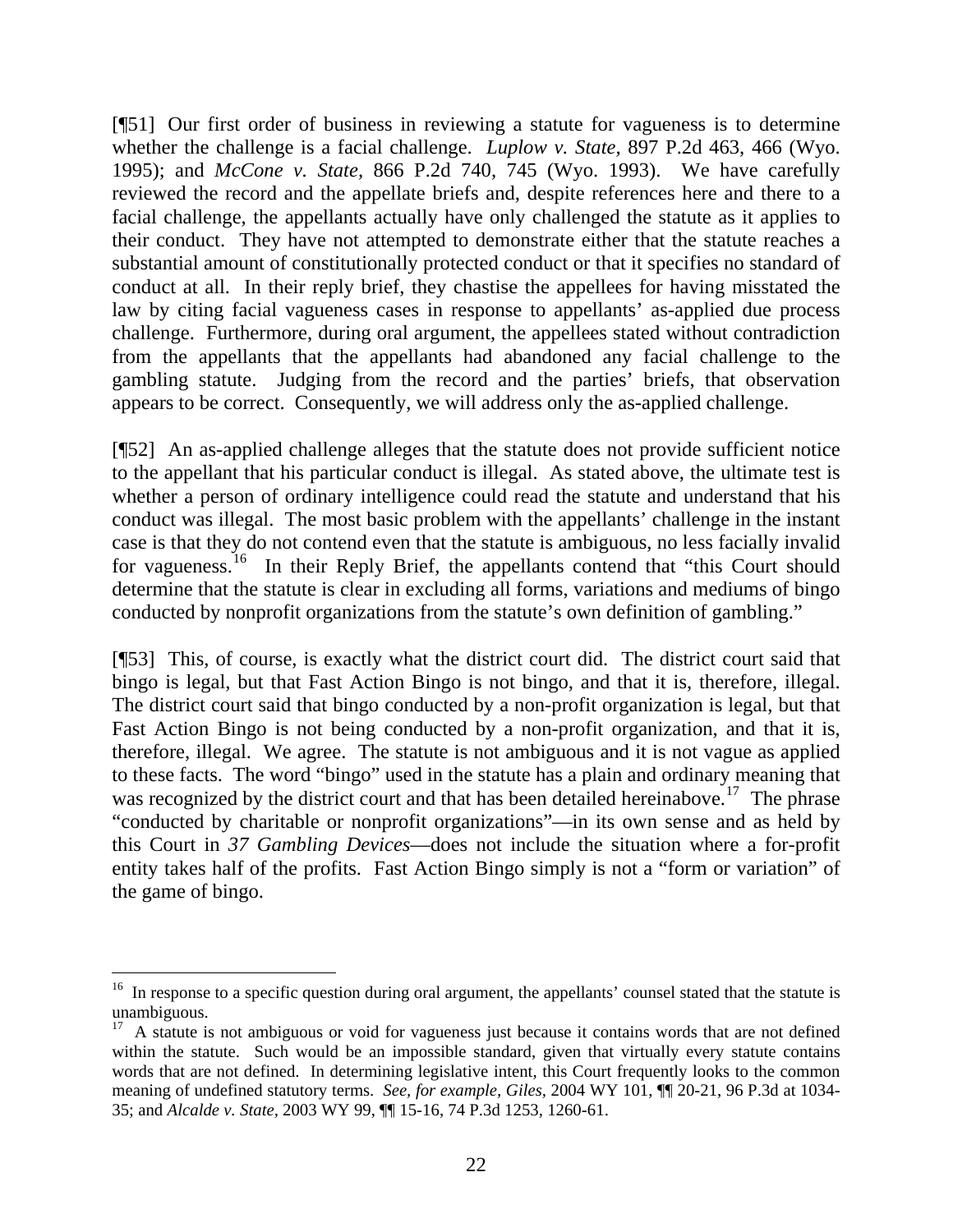[¶54] Finally, the appellants contend that they are victims of arbitrary and discriminatory enforcement of the statute. They point to the fact that state prosecutors have not previously attempted to shut down Fast Action Bingo, despite its lengthy history in Wyoming, and to the fact that state prosecutors have not attempted to shut down Prime Time Bingo, a similar game being conducted by KTWO-TV.

[¶55] The appellants present this issue as part of their due process and vagueness argument and, indeed, we have often considered the question of arbitrary and discriminatory prosecution under that rubric. *See, for example, Saiz*, 2001 WY 76, ¶ 9, 30 P.3d at 24; *Lovato,* 901 P.2d at 412; *McCone,* 866 P.2d at 746; and *Griego v. State,*  761 P.2d 973, 976 (Wyo. 1988). We have also, however, characterized similar arguments as "selective prosecution," and have analyzed them under the equal protection doctrine, or a combination of the two protections. *See, for example, Moe,* 2005 WY 58, ¶ 9, 110 P.3d at 1210; *Giles,* 2004 WY 101, ¶ 17, 96 P.3d at 1032; and *Misenheimer v. State,* 2001 WY 65, ¶¶ 16-19, 27 P.3d 273, 281-82 (Wyo. 2001). Under either analysis, the present claim must fail because there has been no showing of any impermissible motivation on the part of state prosecutors. *Giles,* 2004 WY 101, ¶ 17, 96 P.3d at 1032; and *Misenheimer,* 2001 WY 65, ¶ 17, 27 P.3d at 281.

> A selective prosecution exists when it is demonstrated that others similarly situated have not been prosecuted and the prosecution of the defendant is based on an impermissible motive. *Crozier v. State,* 882 P.2d 1230, 1235 (Wyo. 1994). "The impermissible motivation must be demonstrated by showing that the charge was deliberately based on an unjustifiable standard or designed to inhibit the exercise of a constitutional right by the accused." *Id.*

*Misenheimer, 2001 WY 65, 17, 27 P.3d at 281. The present record is totally devoid of* any evidence explaining the various prosecutor's apparently individual decisions to threaten or pursue prosecution under the gambling statutes. In the absence of such evidence, we are certainly unwilling to presume impermissible motives, especially in light of the holdings of *37 Gambling Devices.* The mere fact that the appellants got away with violating the statutes for quite some time does not equate to arbitrary and discriminatory prosecution in their present situation.

### **CONCLUSION**

[¶56] Nothing even resembling Fast Action Bingo existed in 1971, and Fast Action Bingo could not have been contemplated by the legislature in that year's session. While the meanings of statutory terms are not necessarily frozen in time, neither are they so amorphous as to have no meaning at all.